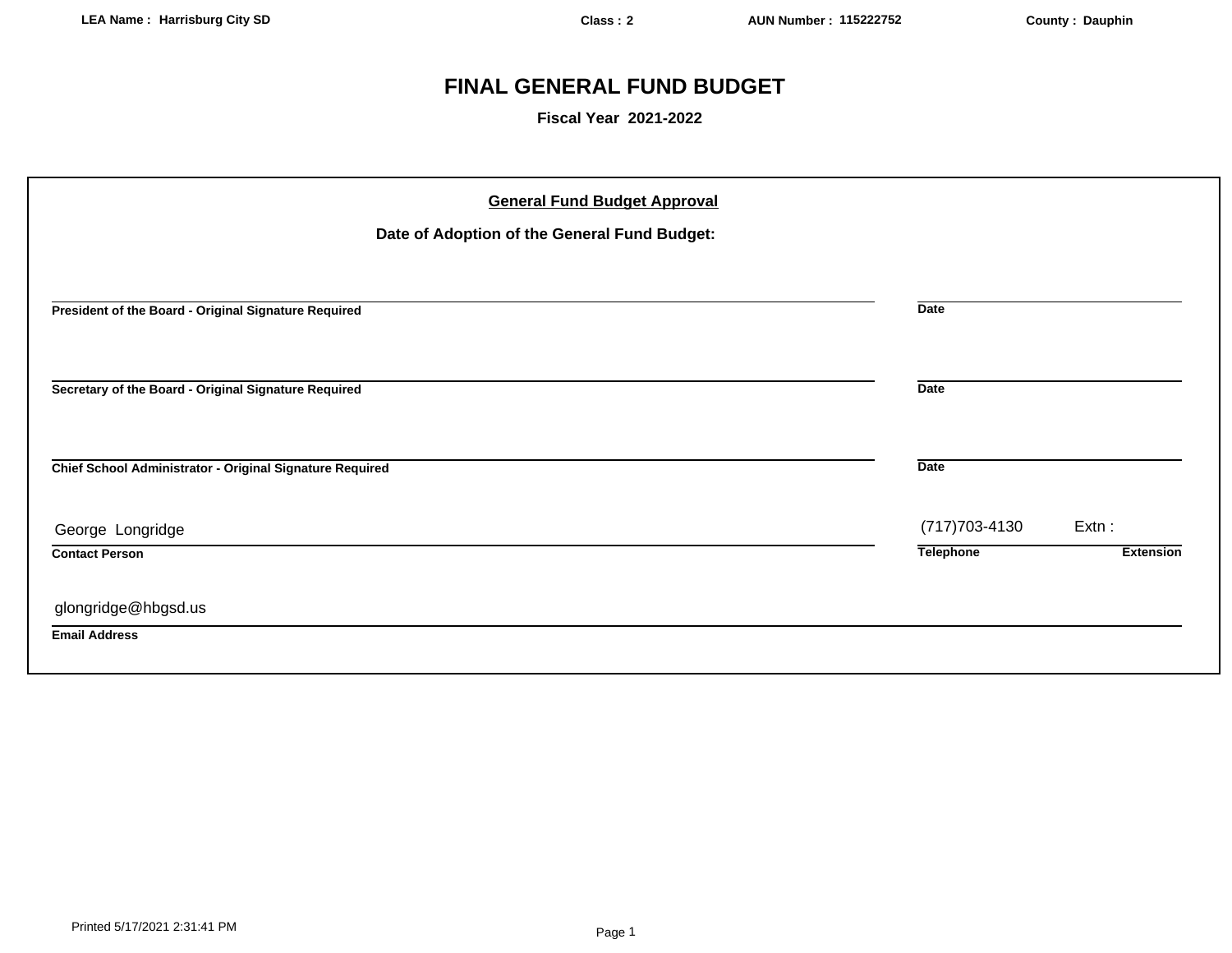# **CERTIFICATION OF USE OF PDE-2028 FOR PUBLIC INSPECTION OF 2021-2022 PROPOSED BUDGET**

24 PS 6-687(a)(1)

(03/2006)

| <b>School District Name:</b> | County : | <b>AUN Number:</b> |
|------------------------------|----------|--------------------|
| <b>Harrisburg City SD</b>    | Dauphin  | 115222752          |

Section 687(a)(1) of the School Code requires the president of the board of school directors of each school district to certify to the Department of Education that the proposed budget was prepared, presented and will be made available for public inspection using the uniform form prepared and furnished by the Department of Education.

**I hereby certify that the above information is accurate and complete.**

| <b>SIGNATURE OF SCHOOL BOARD</b><br><b>PRESIDENT</b> | <b>DATE</b> |
|------------------------------------------------------|-------------|
|                                                      |             |

**DUE DATE: IMMEDIATELY FOLLOWING ADOPTION OF PROPOSED FINAL GENERAL FUND BUDGET**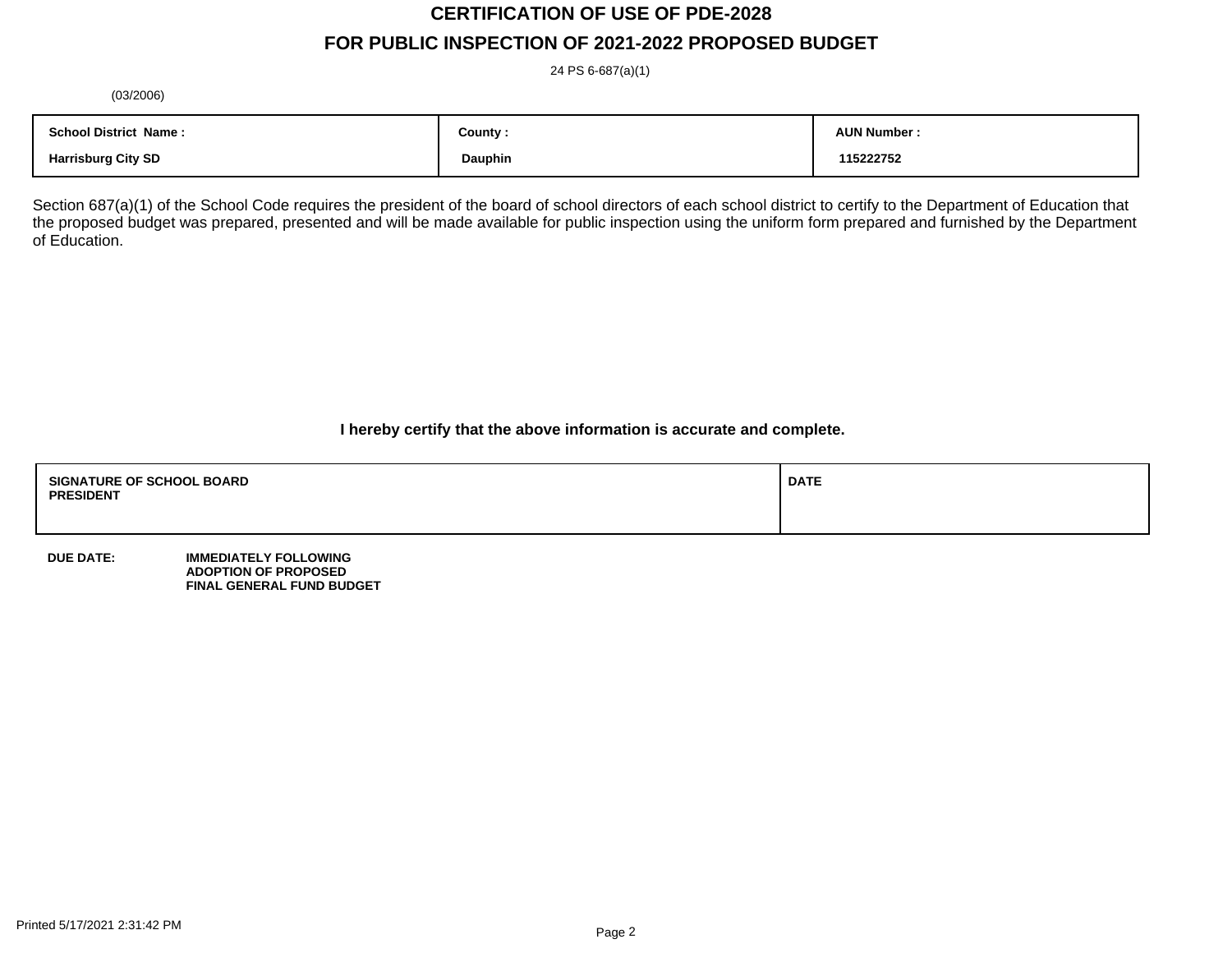Printed 5/17/2021 2:31:43 PM

**Val Number Description Justification**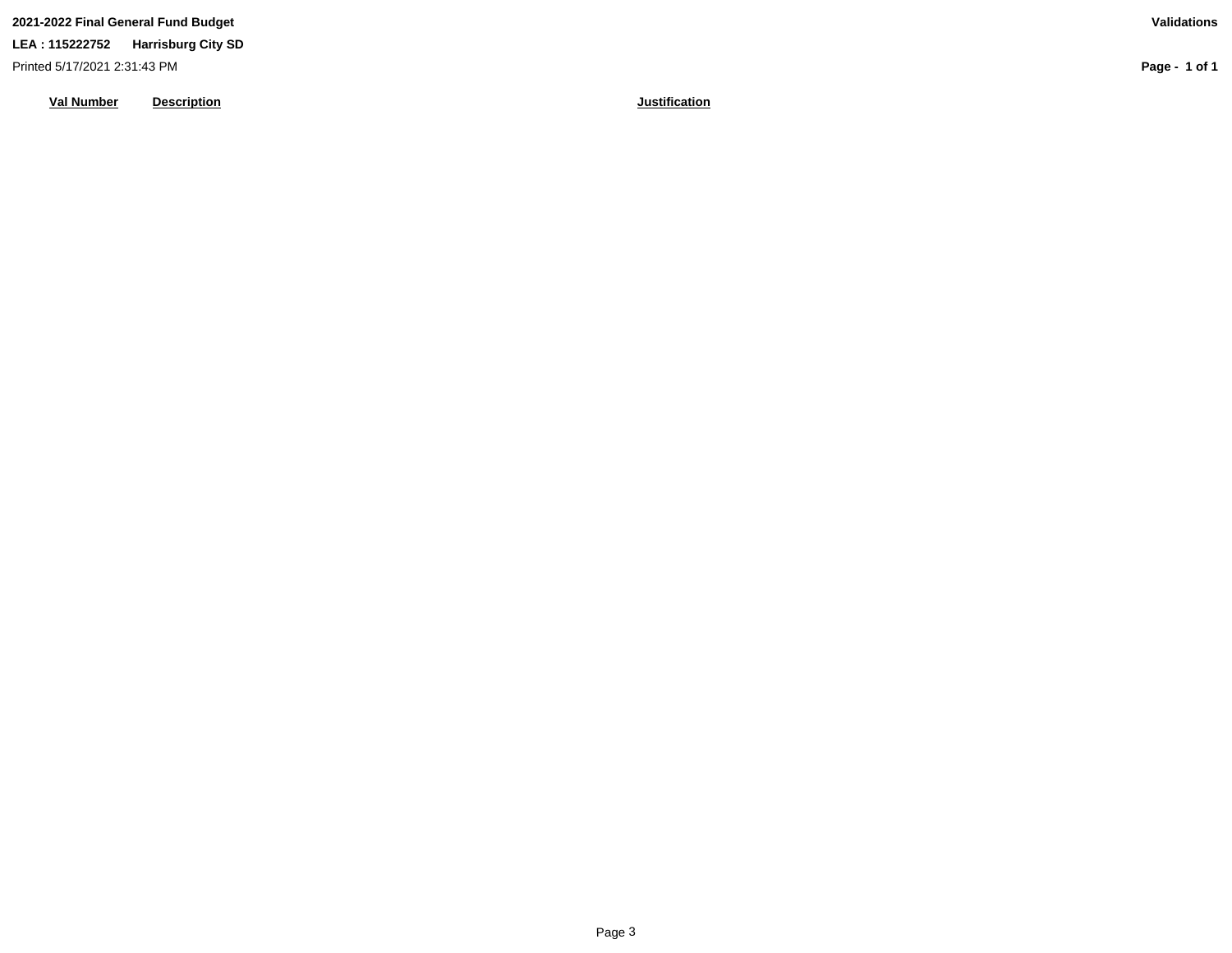| <b>ITEM</b>                                                                                                                                           | <b>AMOUNTS</b> |               |
|-------------------------------------------------------------------------------------------------------------------------------------------------------|----------------|---------------|
| Estimated Beginning Unreserved Fund Balance Available for Appropriation and Reserves Scheduled For Liquidation<br><b>During The Fiscal Year</b>       |                |               |
| 0810 Nonspendable Fund Balance                                                                                                                        | 1,595,753      |               |
| 0820 Restricted Fund Balance                                                                                                                          |                |               |
| 0830 Committed Fund Balance                                                                                                                           | 500,000        |               |
| 0840 Assigned Fund Balance                                                                                                                            | 9,000,000      |               |
| 0850 Unassigned Fund Balance                                                                                                                          | 10,713,857     |               |
| Total Estimated Beginning Unreserved Fund Balance Available for Appropriation and Reserves Scheduled For Liquidation<br><b>During The Fiscal Year</b> |                | \$20,213,857  |
| <b>Estimated Revenues And Other Financing Sources</b>                                                                                                 |                |               |
| 6000 Revenue from Local Sources                                                                                                                       | 57,952,138     |               |
| 7000 Revenue from State Sources                                                                                                                       | 83,514,192     |               |
| 8000 Revenue from Federal Sources                                                                                                                     | 33,890,287     |               |
| 9000 Other Financing Sources                                                                                                                          |                |               |
| <b>Total Estimated Revenues And Other Financing Sources</b>                                                                                           |                | \$175,356,617 |
| Total Estimated Fund Balance, Revenues, and Other Financing Sources Available for Appropriation                                                       |                | \$195,570,474 |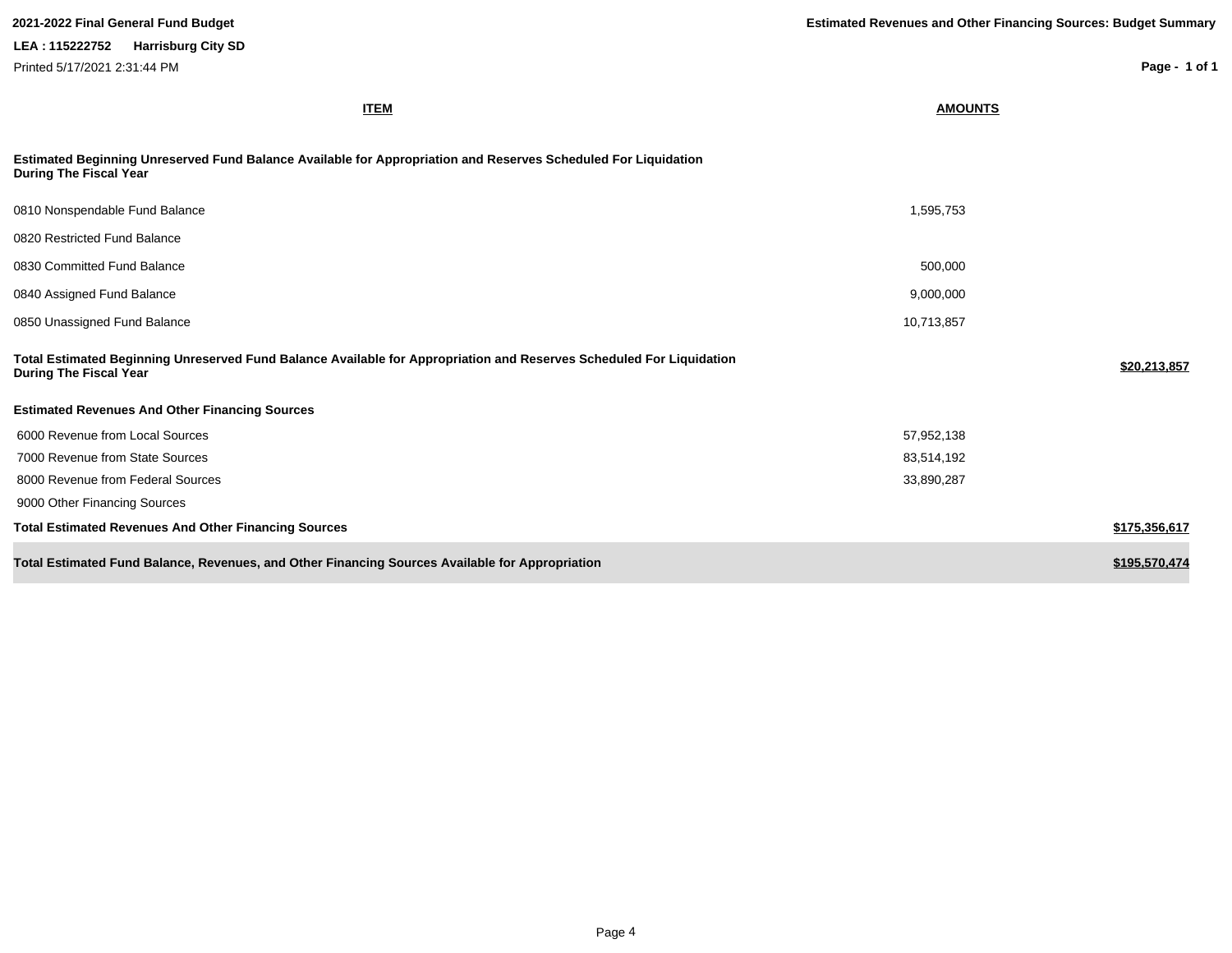# **Amount**

| 6111 Current Real Estate Taxes                                                                                           | 39,755,017   |
|--------------------------------------------------------------------------------------------------------------------------|--------------|
| 6113 Public Utility Realty Taxes                                                                                         | 52,000       |
| 6114 Payments in Lieu of Current Taxes - State / Local                                                                   | 1,270,000    |
| 6140 Current Act 511 Taxes - Flat Rate Assessments                                                                       | 1,300,529    |
| 6150 Current Act 511 Taxes - Proportional Assessments                                                                    | 6,110,000    |
| 6400 Delinquencies on Taxes Levied / Assessed by the LEA                                                                 | 6,642,000    |
| 6500 Earnings on Investments                                                                                             | 50,000       |
| 6700 Revenues from LEA Activities                                                                                        | 20,000       |
| 6800 Revenues from Intermediary Sources / Pass-Through Funds                                                             | 1,375,582    |
| 6910 Rentals                                                                                                             | 35,000       |
| 6920 Contributions and Donations from Private Sources                                                                    | 335,000      |
| 6940 Tuition from Patrons                                                                                                | 180,000      |
| 6960 Services Provided Other Local Governmental Units / LEAs                                                             | 24,000       |
| 6990 Refunds and Other Miscellaneous Revenue                                                                             | 803,010      |
| <b>REVENUE FROM LOCAL SOURCES</b>                                                                                        | \$57,952,138 |
| <b>REVENUE FROM STATE SOURCES</b>                                                                                        |              |
| 7111 Basic Education Funding-Formula                                                                                     | 53,791,395   |
| 7160 Tuition for Orphans Subsidy                                                                                         | 75,000       |
| 7271 Special Education funds for School-Aged Pupils                                                                      | 6,201,585    |
| 7292 Pre-K Counts                                                                                                        | 155,000      |
| 7299 Program Revenues Not Listed Previously in the 7200 Series                                                           | 1,230,000    |
| 7311 Pupil Transportation Subsidy                                                                                        | 1,375,000    |
| 7312 Nonpublic and Charter School Pupil Transportation Subsidy                                                           | 365,000      |
| 7320 Rental and Sinking Fund Payments / Building Reimbursement Subsidy                                                   | 2,116,571    |
| 7330 Health Services (Medical, Dental, Nurse, Act 25)                                                                    | 100,000      |
| 7340 State Property Tax Reduction Allocation                                                                             | 2,776,272    |
| 7505 Ready to Learn Block Grant                                                                                          | 1,807,251    |
| 7810 State Share of Social Security and Medicare Taxes                                                                   | 1,916,536    |
| 7820 State Share of Retirement Contributions                                                                             | 11,604,582   |
| <b>REVENUE FROM STATE SOURCES</b>                                                                                        | \$83,514,192 |
| <b>REVENUE FROM FEDERAL SOURCES</b>                                                                                      |              |
| 8390 Other Restricted Federal Grants-in-Aid Directly from the Federal<br>Government                                      | 35,000       |
| 8514 NCLB, Title I - Improving the Academic Achievement of the                                                           | 9,228,236    |
| Disadvantaged<br>8515 NCLB, Title II - Preparing, Training and Recruiting High Quality<br><b>Teachers and Principals</b> | 611,403      |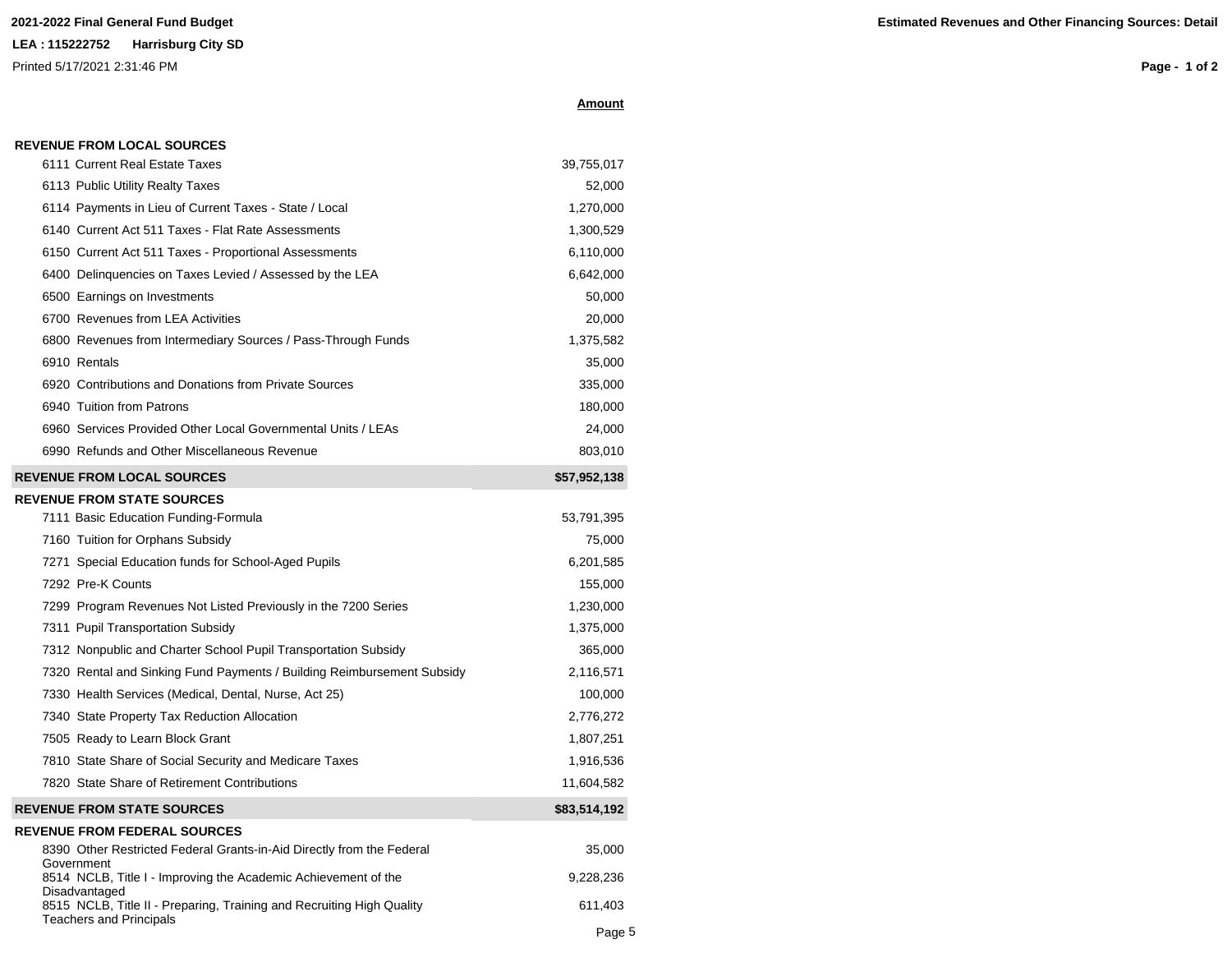Printed 5/17/2021 2:31:46 PM

**Amount**

| <b>REVENUE FROM FEDERAL SOURCES</b> |  |
|-------------------------------------|--|
|-------------------------------------|--|

|      | 8516 NCLB, Title III - Language Instruction for Limited English Proficient and<br>Immigrant Students | 238.013      |
|------|------------------------------------------------------------------------------------------------------|--------------|
|      | 8517 NCLB, Title IV - 21St Century Schools                                                           | 442,735      |
| PA.  | 8690 Other Restricted Federal Grants-in-Aid Through the Commonwealth of                              | 138,600      |
|      | 8732 ARRA - Qualified School Construction Bonds (QSCB)                                               | 396.300      |
|      | 8743 ESSER II - Elementary and Secondary School Emergency Relief Fund                                | 15,900,000   |
| Fund | 8744 ARP ESSER - Elementary and Secondary School Emergency Relief                                    | 6.000.000    |
|      | 8810 School-Based Access Medicaid Reimbursement Program (SBAP)<br>Reimbursements (Access)            | 800,000      |
|      | 8820 Medical Assistance Reimbursement for Administrative Claiming<br>(Quarterly) Program             | 100.000      |
|      | <b>REVENUE FROM FEDERAL SOURCES</b>                                                                  | \$33,890,287 |
|      | TOTAL ESTIMATED REVENUES AND OTHER SOURCES                                                           | 175.356.617  |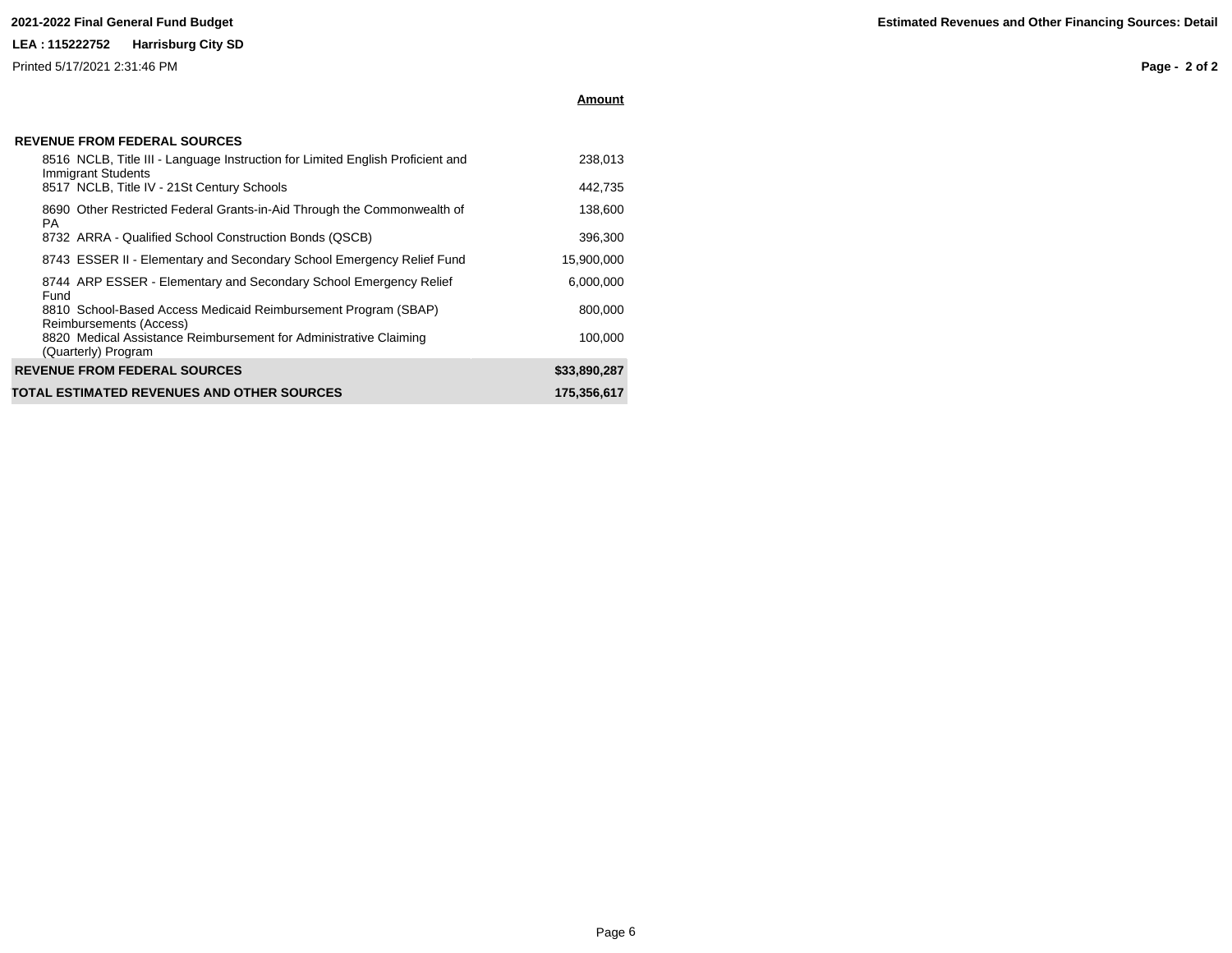**AUN: 115222752 Harrisburg City SD** Printed 5/17/2021 2:31:49 PM

|                            | Act 1 Index (current): 4.5%                           |                    |                 |
|----------------------------|-------------------------------------------------------|--------------------|-----------------|
| <b>Calculation Method:</b> |                                                       | Rate               |                 |
|                            | Approx. Tax Revenue from RE Taxes:                    | \$39,755,017       |                 |
|                            | <b>Amount of Tax Relief for Homestead Exclusions</b>  | <u>\$2,776,272</u> |                 |
|                            | <b>Total Approx. Tax Revenue:</b>                     | \$42,531,289       |                 |
|                            | Approx. Tax Levy for Tax Rate Calculation:            | \$48,471,694       |                 |
|                            |                                                       | Dauphin            | <b>Total</b>    |
|                            | 2020-21 Data                                          |                    |                 |
|                            | a. Assessed Value                                     | \$1,628,287,502    | \$1,628,287,502 |
|                            | b. Real Estate Mills                                  | 29.7800            |                 |
|                            | L 2021-22 Data                                        |                    |                 |
|                            | c. 2019 STEB Market Value                             | \$2,087,946,736    | \$2,087,946,736 |
|                            | d. Assessed Value                                     | \$1,627,659,312    | \$1,627,659,312 |
|                            | e. Assessed Value of New Constr/ Renov                | \$0                | \$0             |
|                            | 2020-21 Calculations                                  |                    |                 |
|                            | f. 2020-21 Tax Levy                                   | \$48,490,402       | \$48,490,402    |
|                            | $(a * b)$                                             |                    |                 |
|                            | 2021-22 Calculations                                  |                    |                 |
| Ш.                         | g. Percent of Total Market Value                      | 100.00000%         | 100.00000%      |
|                            | h. Rebalanced 2020-21 Tax Levy                        | \$48,490,402       | \$48,490,402    |
|                            | (f Total $*$ g)                                       |                    |                 |
|                            | i. Base Mills Subject to Index                        | 29.7800            |                 |
|                            | $(h / a * 1000)$ if no reassessment                   |                    |                 |
|                            | $(h / (d-e) * 1000)$ if reassessment                  |                    |                 |
|                            | <b>Calculation of Tax Rates and Levies Generated</b>  |                    |                 |
|                            | j. Weighted Avg. Collection Percentage                | 87.00000%          | 87.00000%       |
|                            | k. Tax Levy Needed                                    | \$48,471,694       | \$48,471,694    |
|                            | (Approx. Tax Levy * g)                                |                    |                 |
|                            | I. 2021-22 Real Estate Tax Rate                       | 29.7800            |                 |
| Ш.                         | $(k/d * 1000)$                                        |                    |                 |
|                            | m. Tax Levy Generated by Mills                        | \$48,471,694       | \$48,471,694    |
|                            | $(1/1000 * d)$                                        |                    |                 |
|                            | n. Tax Levy minus Tax Relief for Homestead Exclusions |                    | \$45,695,422    |
|                            | (m - Amount of Tax Relief for Homestead Exclusions)   |                    |                 |
|                            | o. Net Tax Revenue Generated By Mills                 |                    | \$39,755,017    |
|                            | (n * Est. Pct. Collection)                            |                    |                 |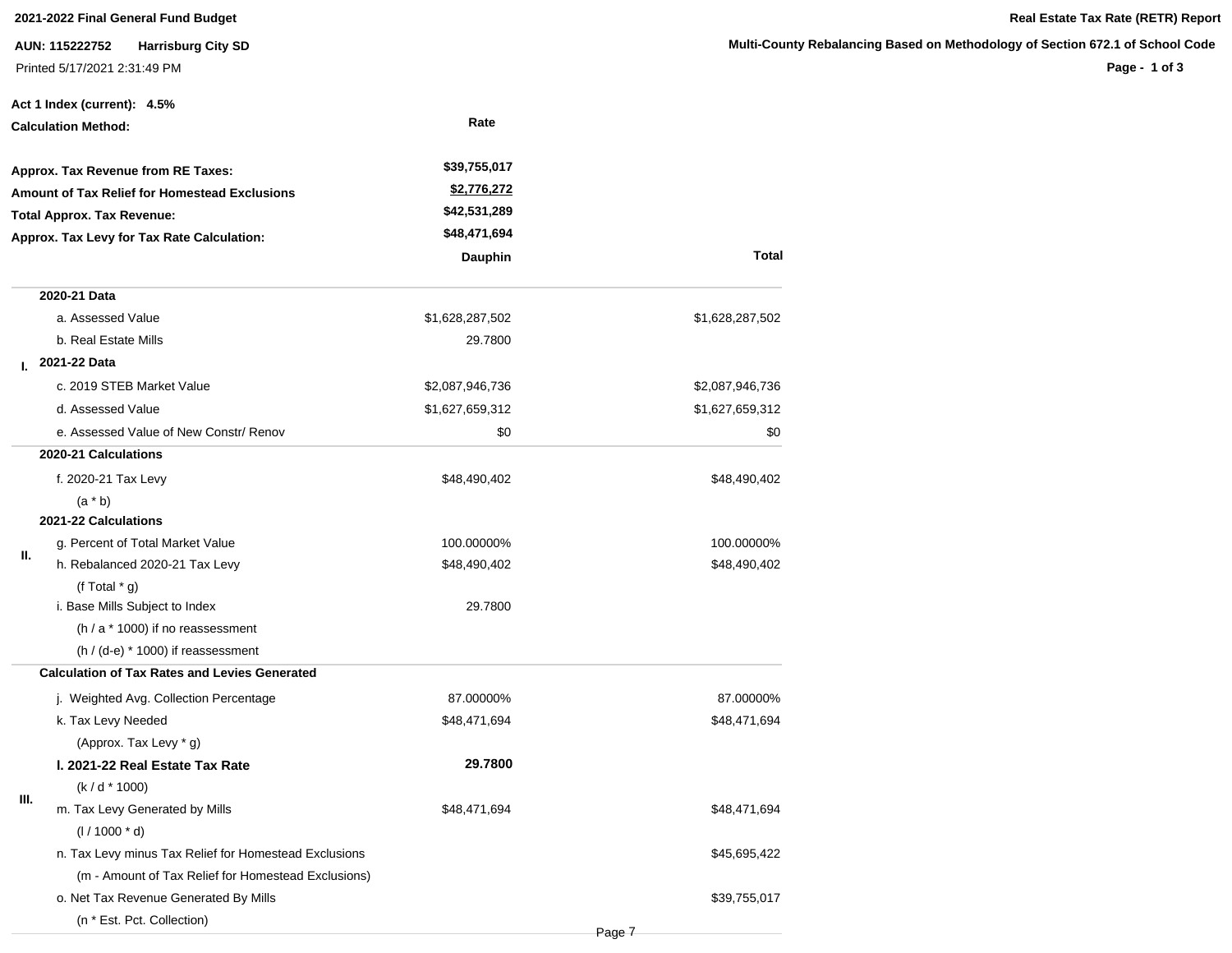| 2021-2022 Final General Fund Budget        |                                                                             |              |                       |  |  |
|--------------------------------------------|-----------------------------------------------------------------------------|--------------|-----------------------|--|--|
|                                            | AUN: 115222752<br><b>Harrisburg City SD</b><br>Printed 5/17/2021 2:31:49 PM |              | <b>Multi-County R</b> |  |  |
|                                            | Act 1 Index (current): 4.5%                                                 |              |                       |  |  |
|                                            | <b>Calculation Method:</b>                                                  | Rate         |                       |  |  |
|                                            | Approx. Tax Revenue from RE Taxes:                                          | \$39,755,017 |                       |  |  |
|                                            | Amount of Tax Relief for Homestead Exclusions                               | \$2,776,272  |                       |  |  |
|                                            | <b>Total Approx. Tax Revenue:</b>                                           | \$42,531,289 |                       |  |  |
| Approx. Tax Levy for Tax Rate Calculation: |                                                                             | \$48,471,694 |                       |  |  |
|                                            |                                                                             | Dauphin      | <b>Total</b>          |  |  |
|                                            | <b>Index Maximums</b>                                                       |              |                       |  |  |
|                                            | p. Maximum Mills Based On Index                                             | 31.1201      |                       |  |  |
|                                            | $(i * (1 + Index))$                                                         |              |                       |  |  |
|                                            | q. Mills In Excess of Index                                                 | 0.0000       |                       |  |  |
|                                            | $(if (l > p), (l - p))$                                                     |              |                       |  |  |
|                                            | r. Maximum Tax Levy Based On Index                                          | \$50,652,921 | \$50,652,921          |  |  |
| IV.                                        | $(p / 1000 * d)$                                                            |              |                       |  |  |
|                                            | s. Millage Rate within Index?                                               | Yes          |                       |  |  |
|                                            | $($ lf $I > p$ Then No $)$                                                  |              |                       |  |  |
|                                            | t. Tax Levy In Excess of Index                                              | \$0          | \$0                   |  |  |
|                                            | $(if (m > r), (m - r))$                                                     |              |                       |  |  |
|                                            | u. Tax Revenue In Excess of Index                                           | \$0          | \$0                   |  |  |
|                                            | (t * Est. Pct. Collection)                                                  |              |                       |  |  |

|    | Information Related to Property Tax Relief    |        |          |
|----|-----------------------------------------------|--------|----------|
|    | Assessed Value Exclusion per Homestead        | \$0.00 |          |
| v. | Number of Homestead/Farmstead Properties      | 5892   | 5892     |
|    | Median Assessed Value of Homestead Properties |        | \$54.150 |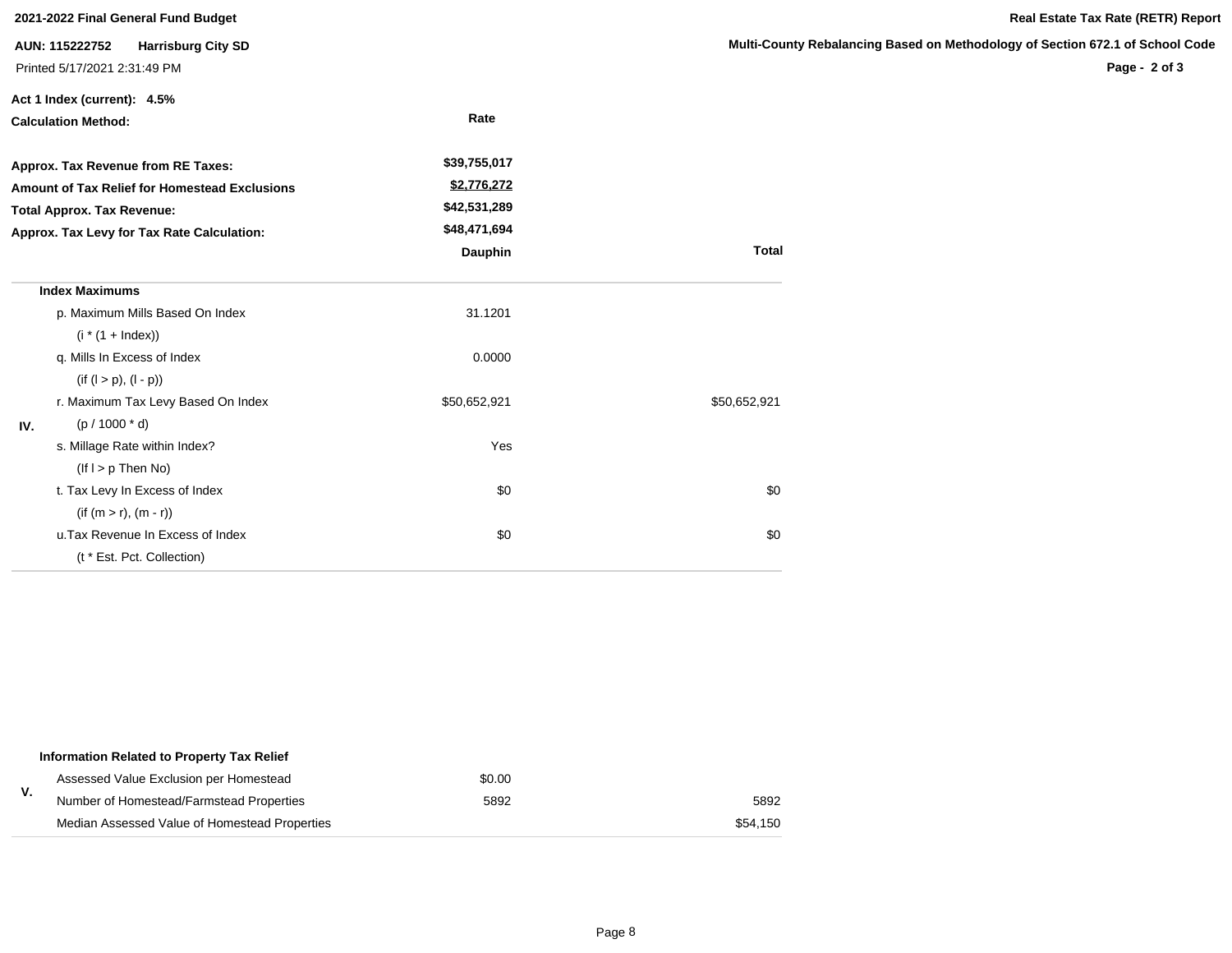| 2021-2022 Final General Fund Budget                                                                                                                                           |                                                                        |                    |                      |     | <b>Real Estate Tax Rate (RETR) Report</b>                                                      |
|-------------------------------------------------------------------------------------------------------------------------------------------------------------------------------|------------------------------------------------------------------------|--------------------|----------------------|-----|------------------------------------------------------------------------------------------------|
| <b>Harrisburg City SD</b><br>AUN: 115222752<br>Printed 5/17/2021 2:31:49 PM                                                                                                   |                                                                        |                    |                      |     | Multi-County Rebalancing Based on Methodology of Section 672.1 of School Code<br>Page - 3 of 3 |
| Act 1 Index (current): 4.5%<br><b>Calculation Method:</b>                                                                                                                     | Rate                                                                   |                    |                      |     |                                                                                                |
| Approx. Tax Revenue from RE Taxes:<br><b>Amount of Tax Relief for Homestead Exclusions</b><br><b>Total Approx. Tax Revenue:</b><br>Approx. Tax Levy for Tax Rate Calculation: | \$39,755,017<br>\$2,776,272<br>\$42,531,289<br>\$48,471,694<br>Dauphin |                    | <b>Total</b>         |     |                                                                                                |
| State Property Tax Reduction Allocation used for: Homestead Exclusions<br>Prior Year State Property Tax Reduction Allocation used for: Homestead Exclusions                   |                                                                        | \$2,776,272<br>\$0 | Lowering RE Tax Rate | \$0 | \$2,776,272<br>\$0                                                                             |
| <b>Amount of Tax Relief from State/Local Sources</b>                                                                                                                          |                                                                        |                    |                      |     | \$2,776,272                                                                                    |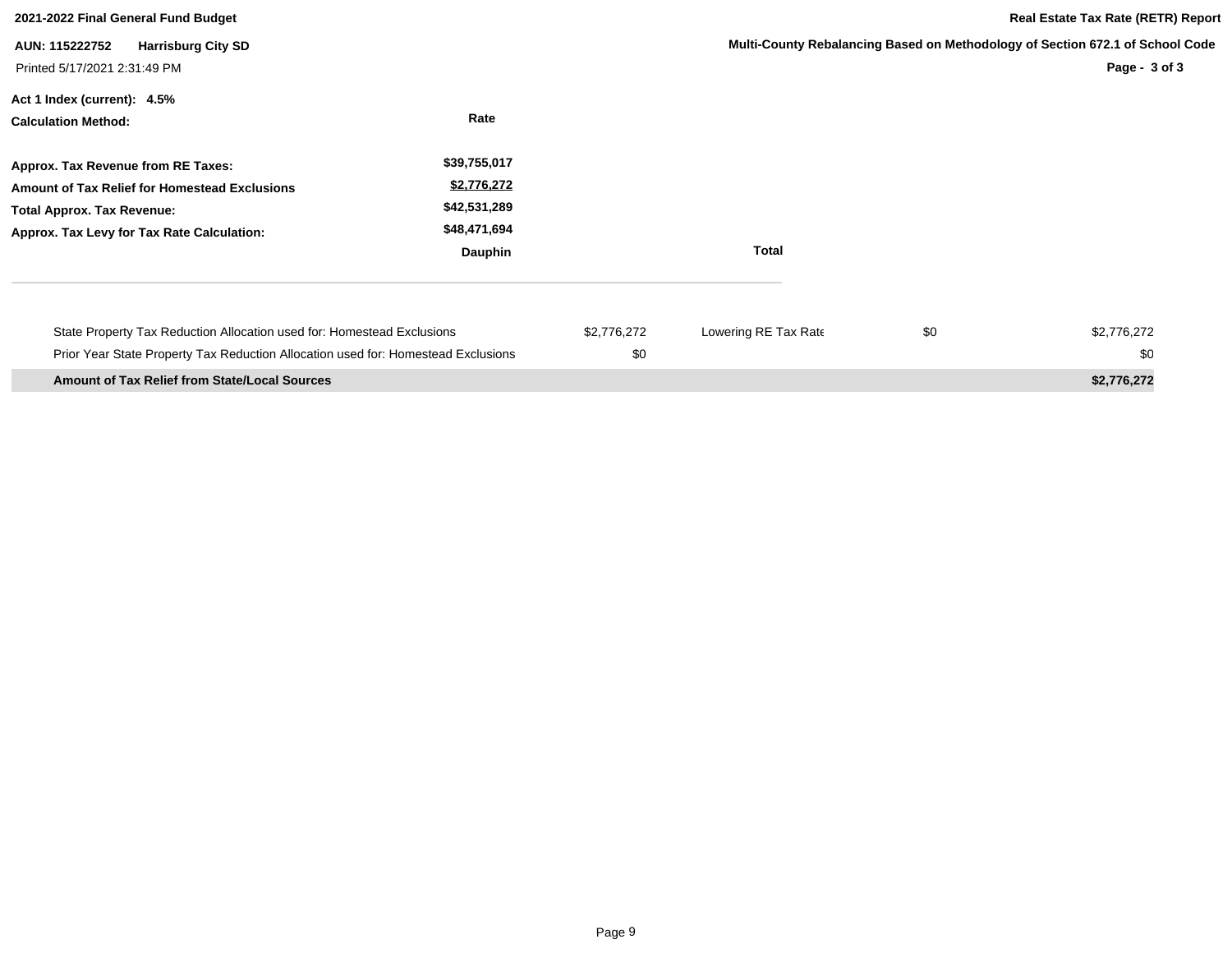**LEA : 115222752 Harrisburg City SD** Printed 5/17/2021 2:31:51 PM

# **2021-2022 Final General Fund Budget Local Education Agency Tax Data REAL ESTATE, PER CAPITA (SEC. 679), EIT/PIT (ACT 1), LOCAL ENABLING (ACT 511)**

# **Page - 1 of 1**

# **CODE**

|         | 6111 Current Real Estate Taxes                                                                         |                          |                             | Amount of Tax Relief for        |               | Tax Levy Minus Homestead        |              |                          |                | Net Tax Revenue           |
|---------|--------------------------------------------------------------------------------------------------------|--------------------------|-----------------------------|---------------------------------|---------------|---------------------------------|--------------|--------------------------|----------------|---------------------------|
|         | County Name Taxable Assessed Value                                                                     | <b>Real Estate Mills</b> | Tax Levy Generated by Mills | <b>Homestead Exclusions</b>     |               | Exclusions                      |              | <b>Percent Collected</b> |                | <b>Generated By Mills</b> |
| Dauphin | 1,627,659,312                                                                                          | 29.7800                  | 48,471,694                  |                                 |               |                                 |              |                          | 87.00000%      |                           |
| Totals: | 1,627,659,312                                                                                          |                          | 48,471,694 -                |                                 | $2,776,272 =$ |                                 | 45,695,422 X |                          | $87.00000\% =$ | 39,755,017                |
|         |                                                                                                        |                          |                             | Rate                            |               |                                 |              |                          |                | <b>Estimated Revenue</b>  |
| 6120    | <b>Current Per Capita Taxes, Section 679</b>                                                           |                          |                             | \$0.00                          |               |                                 |              |                          |                |                           |
| 6140    | Current Act 511 Taxes- Flat Rate Assessments                                                           |                          |                             |                                 |               |                                 |              |                          |                | <b>Estimated Revenue</b>  |
| 6141    | Current Act 511 Per Capita Taxes                                                                       |                          |                             | Rate<br>\$0.00                  |               | Add'l Rate (if appl.)<br>\$0.00 |              | Tax Levy<br>$\Omega$     |                |                           |
| 6142    | Current Act 511 Occupation Taxes- Flat Rate                                                            |                          |                             |                                 |               |                                 |              |                          |                |                           |
| 6143    | <b>Current Act 511 Local Services Taxes</b>                                                            |                          |                             | \$120.00                        |               | \$0.00                          |              | 1,100,000                |                | 1,100,000                 |
| 6144    | <b>Current Act 511 Trailer Taxes</b>                                                                   |                          |                             | \$5.00<br>\$0.00                |               | \$0.00<br>\$0.00                |              | 200,529<br>$\Omega$      |                | 200,529<br>U              |
| 6145    | Current Act 511 Business Privilege Taxes- Flat Rate                                                    |                          |                             | \$0.00                          |               |                                 |              |                          |                |                           |
| 6146    | Current Act 511 Mechanical Device Taxes - Flat Rate                                                    |                          |                             |                                 |               | \$0.00                          |              | 0<br>U                   |                |                           |
| 6149    | Current Act 511 Taxes, Other Flat Rate Assessments                                                     |                          |                             | \$0.00                          |               | \$0.00                          |              |                          |                | O                         |
|         |                                                                                                        |                          |                             | \$0.00                          |               | \$0.00                          |              | $\Omega$                 |                |                           |
| 6150    | Total Current Act 511 Taxes - Flat Rate Assessments<br>Current Act 511 Taxes- Proportional Assessments |                          |                             |                                 |               |                                 |              | 1,300,529                |                | 1,300,529                 |
| 6151    | <b>Current Act 511 Earned Income Taxes</b>                                                             |                          |                             | Rate                            |               | Add'l Rate (if appl.)           |              | <b>Tax Levy</b>          |                | <b>Estimated Revenue</b>  |
| 6152    | <b>Current Act 511 Occupation Taxes</b>                                                                |                          |                             | 0.500%                          |               | 0.000%                          |              | 3,500,000                |                | 3,500,000                 |
| 6153    | Current Act 511 Real Estate Transfer Taxes                                                             |                          |                             | 0.000                           |               | 0.000                           |              | $\Omega$                 |                | 0                         |
| 6154    |                                                                                                        |                          |                             | 0.500%                          |               | 0.000%                          |              | 600,000                  |                | 600,000                   |
|         | <b>Current Act 511 Amusement Taxes</b>                                                                 |                          |                             | 5.000%                          |               | 0.000%                          |              | 10,000                   |                | 10,000                    |
| 6155    | Current Act 511 Business Privilege Taxes                                                               |                          |                             | 1.0000                          |               | 0.000                           |              | 1,000,000                |                | 1,000,000                 |
| 6156    | Current Act 511 Mechanical Device Taxes- Percentage                                                    |                          |                             | 0.000%                          |               | 0.000%                          |              | $\Omega$                 |                | $\Omega$                  |
| 6157    | <b>Current Act 511 Mercantile Taxes</b>                                                                |                          |                             | 0.7500                          |               | 0.000                           |              | 1,000,000                |                | 1,000,000                 |
| 6159    | Current Act 511 Taxes, Other Proportional Assessments                                                  |                          |                             | 0                               |               | 0                               |              | $\Omega$                 |                |                           |
|         | Total Current Act 511 Taxes - Proportional Assessments                                                 |                          |                             |                                 |               |                                 |              | 6,110,000                |                | 6,110,000                 |
|         | <b>Total Act 511, Current Taxes</b>                                                                    |                          |                             |                                 |               |                                 |              |                          |                | 7,410,529                 |
|         |                                                                                                        |                          |                             | <b>Act 511 Tax Limit</b><br>--> |               | 2,087,946,736 X                 |              | 12                       |                | 25,055,361                |
|         |                                                                                                        |                          |                             |                                 |               | <b>Market Value</b>             |              | <b>Mills</b>             |                | (511 Limit)               |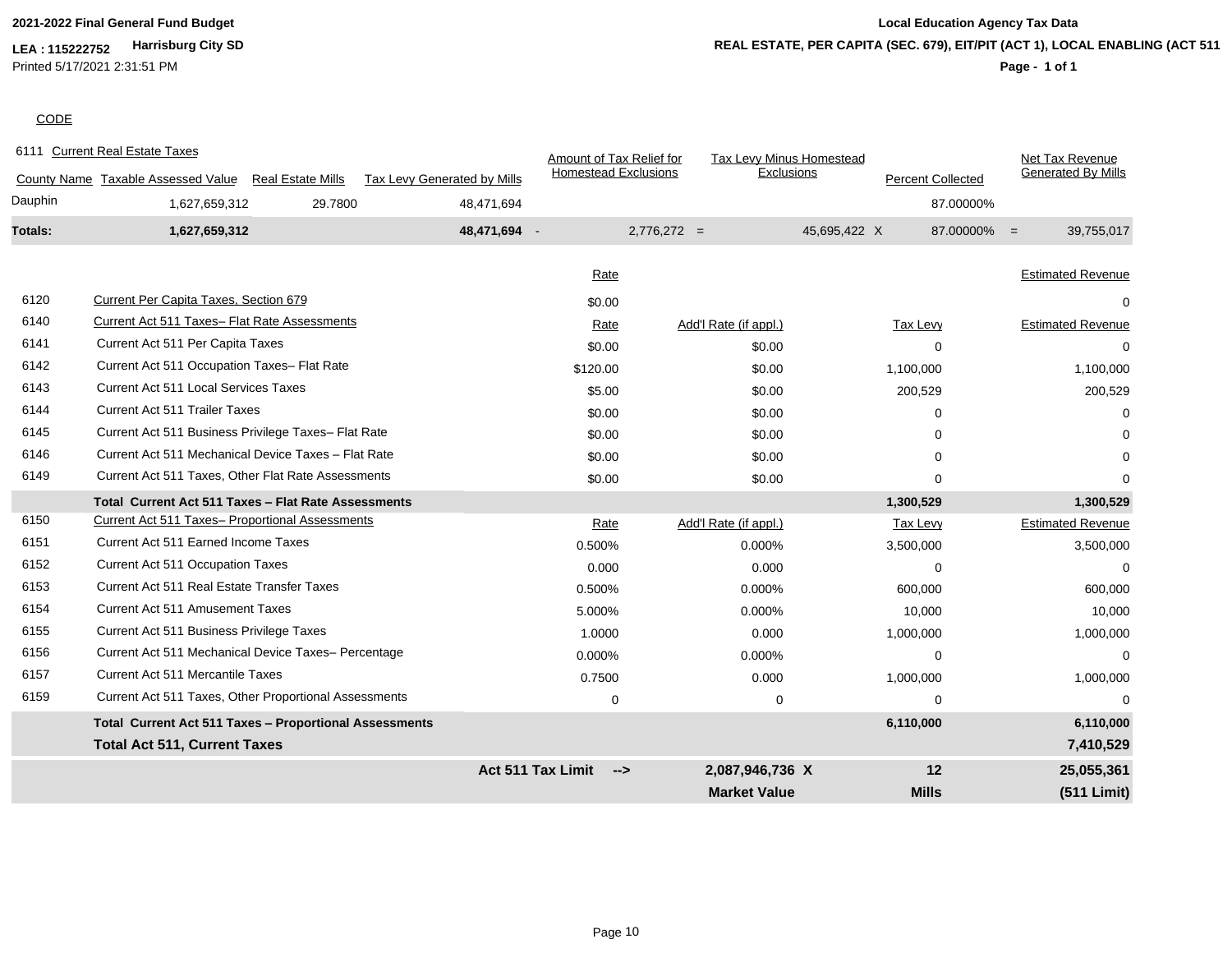Printed 5/17/2021 2:31:52 PM

| Tax                 |                                                        | Tax Rate Charged in:    |          | <b>Percent</b>    | Less than            |       | <b>Additional Tax Rate</b><br>Charged in: |         | Percent           | Less than            |
|---------------------|--------------------------------------------------------|-------------------------|----------|-------------------|----------------------|-------|-------------------------------------------|---------|-------------------|----------------------|
| <b>Functio</b><br>n | <b>Description</b>                                     | 2020-21<br>(Rebalanced) | 2021-22  | Change in<br>Rate | or equal to<br>Index | Index | 2020-21<br>(Rebalanced)                   | 2021-22 | Change in<br>Rate | or equal to<br>Index |
| 6111                | <b>Current Real Estate Taxes</b>                       |                         |          |                   |                      |       |                                           |         |                   |                      |
|                     | Dauphin                                                | 29,7800                 | 29,7800  | $0.00\%$          | Yes                  | 4.5%  |                                           |         |                   |                      |
|                     | Current Act 511 Taxes- Flat Rate Assessments           |                         |          |                   |                      |       |                                           |         |                   |                      |
| 6142                | Current Act 511 Occupation Taxes - Flat Rate           | \$120.00                | \$120.00 | $0.00\%$          | <b>Yes</b>           | 4.5%  |                                           |         |                   |                      |
| 6143                | <b>Current Act 511 Local Services Taxes</b>            | \$5.00                  | \$5.00   | $0.00\%$          | Yes                  | 4.5%  |                                           |         |                   |                      |
|                     | <b>Current Act 511 Taxes- Proportional Assessments</b> |                         |          |                   |                      |       |                                           |         |                   |                      |
| 6151                | Current Act 511 Earned Income Taxes                    | 0.500%                  | 0.500%   | $0.00\%$          | Yes                  | 4.5%  |                                           |         |                   |                      |
| 6153                | Current Act 511 Real Estate Transfer Taxes             | 0.500%                  | 0.500%   | $0.00\%$          | Yes                  | 4.5%  |                                           |         |                   |                      |
| 6154                | Current Act 511 Amusement Taxes                        | 5.000%                  | 5.000%   | 0.00%             | Yes                  | 4.5%  |                                           |         |                   |                      |
| 6155                | Current Act 511 Business Privilege Taxes               | 0                       | 1.0000   | <b>New</b>        | <b>No</b>            | 4.5%  |                                           |         |                   |                      |
| 6157                | Current Act 511 Mercantile Taxes                       | 0.7500                  | 0.7500   | 0.00%             | Yes                  | 4.5%  |                                           |         |                   |                      |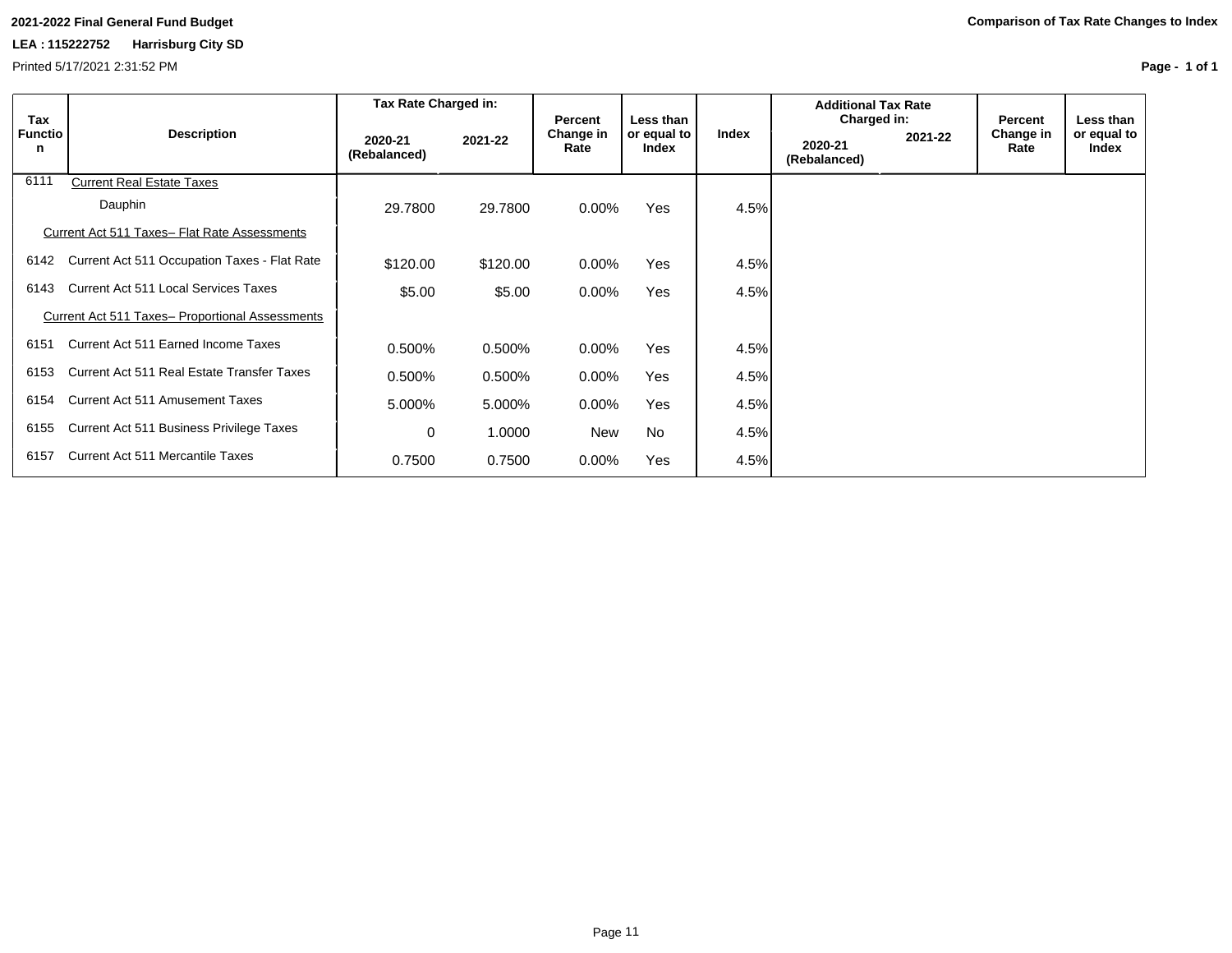| LEA : 115222752<br><b>Harrisburg City SD</b>                                             |                     |
|------------------------------------------------------------------------------------------|---------------------|
| Printed 5/17/2021 2:31:54 PM                                                             | Page - 1 of 1       |
| <b>Description</b>                                                                       | <u>Amount</u>       |
| 1000 Instruction                                                                         |                     |
| 1100 Regular Programs - Elementary / Secondary                                           | 57,503,117          |
| 1200 Special Programs - Elementary / Secondary                                           | 28,621,327          |
| 1300 Vocational Education                                                                | 4,178,305           |
| 1400 Other Instructional Programs - Elementary / Secondary                               | 3,915,627           |
| 1500 Nonpublic School Programs                                                           | 469,268             |
| 1600 Adult Education Programs                                                            | 600,000             |
| 1800 Pre-Kindergarten                                                                    | 105,036             |
| <b>Total Instruction</b>                                                                 | \$95,392,680        |
| 2000 Support Services                                                                    |                     |
| 2100 Support Services - Students                                                         | 5,267,046           |
| 2200 Support Services - Instructional Staff                                              | 6,118,321           |
| 2300 Support Services - Administration                                                   | 8,327,028           |
| 2400 Support Services - Pupil Health                                                     | 2,033,364           |
| 2500 Support Services - Business                                                         | 1,320,396           |
| 2600 Operation and Maintenance of Plant Services<br>2700 Student Transportation Services | 9,891,325           |
| 2800 Support Services - Central                                                          | 4,689,783           |
| 2900 Other Support Services                                                              | 3,494,065<br>41,000 |
| <b>Total Support Services</b>                                                            | \$41,182,328        |
| 3000 Operation of Non-Instructional Services                                             |                     |
| 3200 Student Activities                                                                  | 817,939             |
| 3300 Community Services                                                                  | 814,528             |
| <b>Total Operation of Non-Instructional Services</b>                                     | \$1,632,467         |
| 4000 Facilities Acquisition, Construction and Improvement Services                       |                     |
| 4000 Facilities Acquisition, Construction and Improvement Services                       | 2,500,000           |
| Total Facilities Acquisition, Construction and Improvement Services                      | \$2,500,000         |
| 5000 Other Expenditures and Financing Uses                                               |                     |
| 5100 Debt Service / Other Expenditures and Financing Uses                                | 100,000             |
| 5200 Interfund Transfers - Out                                                           | 18,939,234          |
| 5300 Transfers Out to Component Units/Primary Governments                                | 142,589             |
| 5500 Special and Extraordinary Items                                                     | 19,400,000          |
| 5900 Budgetary Reserve                                                                   | 1,672,373           |
| <b>Total Other Expenditures and Financing Uses</b>                                       | \$40,254,196        |
| <b>Total Estimated Expenditures and Other Financing Uses</b>                             | \$180,961,671       |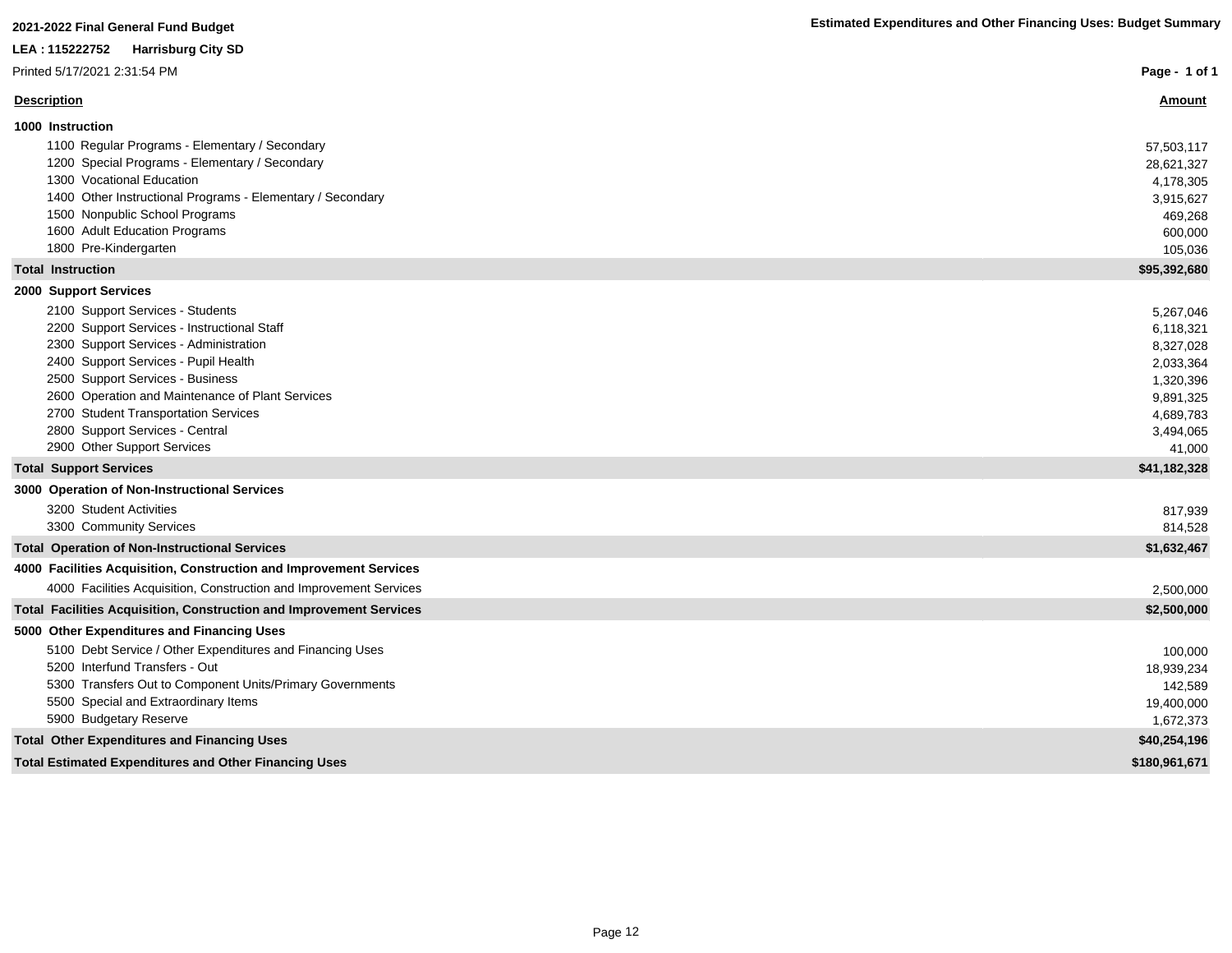| 2021-2022 Final General Fund Budget                                               | <b>Estimated Expenditures and Other Financing Uses: Detail</b> |
|-----------------------------------------------------------------------------------|----------------------------------------------------------------|
| LEA : 115222752<br><b>Harrisburg City SD</b>                                      |                                                                |
| Printed 5/17/2021 2:31:57 PM                                                      | Page - 1 of 4                                                  |
| <b>Description</b>                                                                | <u>Amount</u>                                                  |
| 1000 Instruction                                                                  |                                                                |
| 1100 Regular Programs - Elementary / Secondary                                    |                                                                |
| 100 Personnel Services - Salaries                                                 | 23,707,327                                                     |
| 200 Personnel Services - Employee Benefits                                        | 16,859,558                                                     |
| 300 Purchased Professional and Technical Services                                 | 1,531,634                                                      |
| 400 Purchased Property Services                                                   | 4,800                                                          |
| 500 Other Purchased Services                                                      | 13,104,509                                                     |
| 600 Supplies                                                                      | 2,295,017                                                      |
| 800 Other Objects                                                                 | 272                                                            |
| <b>Total Regular Programs - Elementary / Secondary</b>                            | \$57,503,117                                                   |
| 1200 Special Programs - Elementary / Secondary                                    |                                                                |
| 100 Personnel Services - Salaries                                                 | 8,527,827                                                      |
| 200 Personnel Services - Employee Benefits                                        | 6,735,183                                                      |
| 300 Purchased Professional and Technical Services<br>500 Other Purchased Services | 1,663,990                                                      |
| 600 Supplies                                                                      | 11,437,580<br>206,747                                          |
| 700 Property                                                                      | 50,000                                                         |
| <b>Total Special Programs - Elementary / Secondary</b>                            | \$28,621,327                                                   |
| 1300 Vocational Education                                                         |                                                                |
| 500 Other Purchased Services                                                      | 4,178,305                                                      |
| <b>Total Vocational Education</b>                                                 | \$4,178,305                                                    |
| 1400 Other Instructional Programs - Elementary / Secondary                        |                                                                |
| 100 Personnel Services - Salaries                                                 | 349,591                                                        |
| 200 Personnel Services - Employee Benefits                                        | 171,656                                                        |
| 300 Purchased Professional and Technical Services                                 | 1,070,000                                                      |
| 500 Other Purchased Services                                                      | 2,319,380                                                      |
| 600 Supplies                                                                      | 5,000                                                          |
| Total Other Instructional Programs - Elementary / Secondary                       | \$3,915,627                                                    |
| 1500 Nonpublic School Programs                                                    |                                                                |
| 300 Purchased Professional and Technical Services                                 | 258,522                                                        |
| 500 Other Purchased Services                                                      | 210,746                                                        |
| <b>Total Nonpublic School Programs</b>                                            | \$469,268                                                      |
| 1600 Adult Education Programs                                                     |                                                                |
| 500 Other Purchased Services                                                      | 600,000                                                        |
| <b>Total Adult Education Programs</b>                                             | \$600,000                                                      |
| 1800 Pre-Kindergarten                                                             |                                                                |
| 100 Personnel Services - Salaries                                                 | 76,174                                                         |
| 300 Purchased Professional and Technical Services                                 | 6,000                                                          |
| 600 Supplies<br><b>Total Pre-Kindergarten</b>                                     | 22,862<br>\$105,036                                            |
|                                                                                   |                                                                |
| <b>Total Instruction</b>                                                          | \$95,392,680                                                   |
| 2000 Support Services                                                             |                                                                |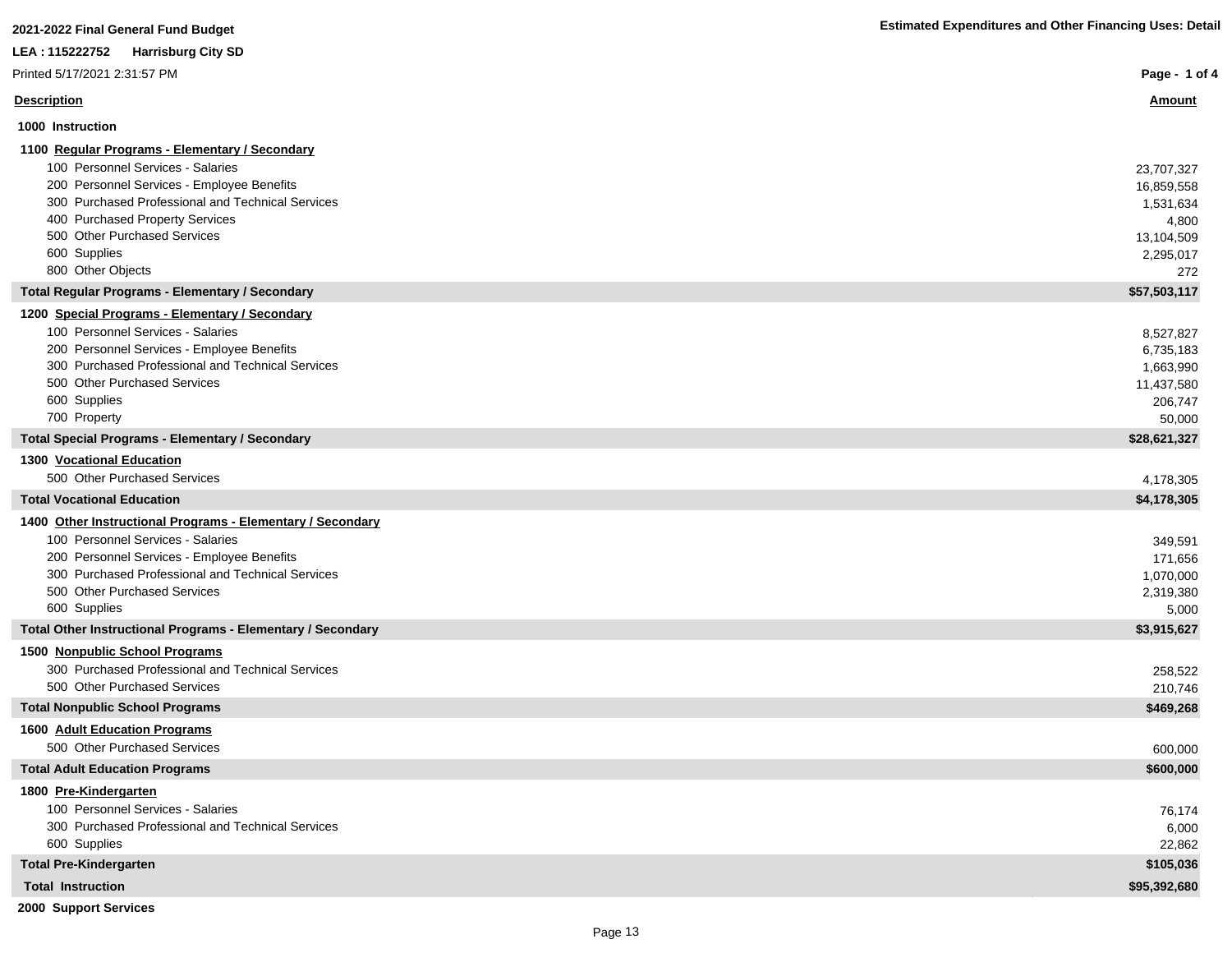| LEA : 115222752<br><b>Harrisburg City SD</b>                                                    |         |                   |
|-------------------------------------------------------------------------------------------------|---------|-------------------|
| Printed 5/17/2021 2:31:57 PM                                                                    |         | Page - 2 of 4     |
| <b>Description</b>                                                                              |         | <u>Amount</u>     |
| 2100 Support Services - Students                                                                |         |                   |
| 100 Personnel Services - Salaries                                                               |         | 3,028,635         |
| 200 Personnel Services - Employee Benefits                                                      |         | 2,086,512         |
| 300 Purchased Professional and Technical Services                                               |         | 116,100           |
| 500 Other Purchased Services                                                                    |         | 8,582             |
| 600 Supplies                                                                                    |         | 25,917            |
| 800 Other Objects                                                                               |         | 1,300             |
| <b>Total Support Services - Students</b>                                                        |         | \$5,267,046       |
| 2200 Support Services - Instructional Staff                                                     |         |                   |
| 100 Personnel Services - Salaries                                                               |         | 2,652,117         |
| 200 Personnel Services - Employee Benefits                                                      |         | 1,939,093         |
| 300 Purchased Professional and Technical Services                                               |         | 1,121,706         |
| 500 Other Purchased Services                                                                    |         | 54,500            |
| 600 Supplies                                                                                    |         | 350,905           |
| <b>Total Support Services - Instructional Staff</b>                                             |         | \$6,118,321       |
| 2300 Support Services - Administration                                                          |         |                   |
| 100 Personnel Services - Salaries                                                               |         | 3,728,649         |
| 200 Personnel Services - Employee Benefits<br>300 Purchased Professional and Technical Services |         | 2,518,969         |
|                                                                                                 |         | 1,672,665         |
| 500 Other Purchased Services<br>600 Supplies                                                    |         | 202,725           |
| 800 Other Objects                                                                               |         | 15,530<br>188,490 |
| <b>Total Support Services - Administration</b>                                                  |         | \$8,327,028       |
| 2400 Support Services - Pupil Health                                                            |         |                   |
| 100 Personnel Services - Salaries                                                               |         | 1,137,821         |
| 200 Personnel Services - Employee Benefits                                                      |         | 825,123           |
| 300 Purchased Professional and Technical Services                                               |         | 50,000            |
| 500 Other Purchased Services                                                                    |         | 1,000             |
| 600 Supplies                                                                                    |         | 19,420            |
| <b>Total Support Services - Pupil Health</b>                                                    |         | \$2,033,364       |
| 2500 Support Services - Business                                                                |         |                   |
| 100 Personnel Services - Salaries                                                               |         | 460,062           |
| 200 Personnel Services - Employee Benefits                                                      |         | 350,334           |
| 300 Purchased Professional and Technical Services                                               |         | 373,000           |
| 400 Purchased Property Services                                                                 |         | 7,000             |
| 500 Other Purchased Services                                                                    |         | 9,500             |
| 600 Supplies                                                                                    |         | 114,000           |
| 800 Other Objects<br><b>Total Support Services - Business</b>                                   |         | 6,500             |
|                                                                                                 |         | \$1,320,396       |
| 2600 Operation and Maintenance of Plant Services<br>100 Personnel Services - Salaries           |         | 1,983,910         |
| 200 Personnel Services - Employee Benefits                                                      |         | 1,272,148         |
| 300 Purchased Professional and Technical Services                                               |         | 715,185           |
| 400 Purchased Property Services                                                                 |         | 4,494,788         |
| 500 Other Purchased Services                                                                    | Page 14 | 770,550           |
|                                                                                                 |         |                   |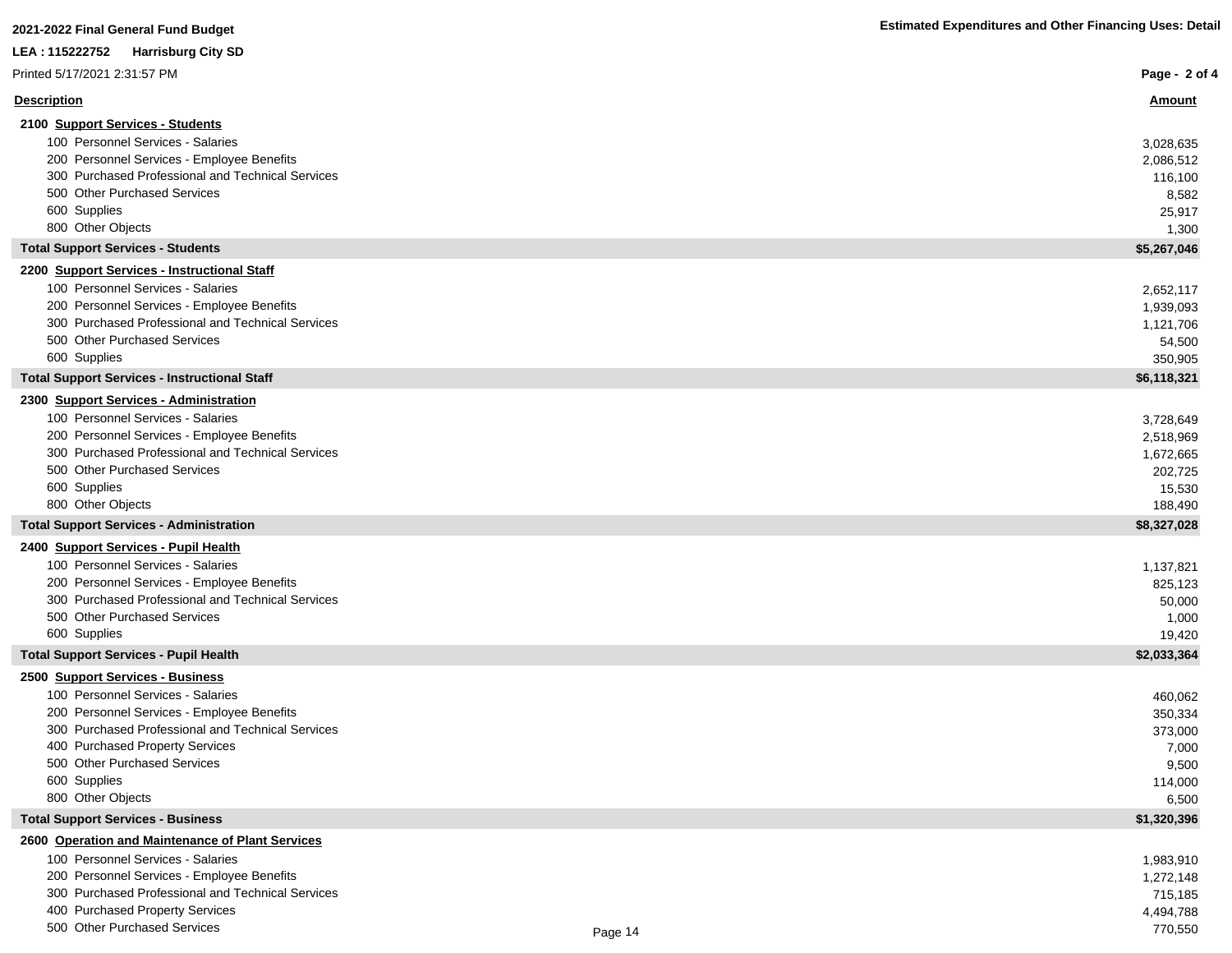| LEA : 115222752<br><b>Harrisburg City SD</b>                                                    |                      |
|-------------------------------------------------------------------------------------------------|----------------------|
| Printed 5/17/2021 2:31:57 PM                                                                    | Page - 3 of 4        |
| <b>Description</b>                                                                              | <u>Amount</u>        |
| 600 Supplies                                                                                    | 642,744              |
| 800 Other Objects                                                                               | 12,000               |
| <b>Total Operation and Maintenance of Plant Services</b>                                        | \$9,891,325          |
| 2700 Student Transportation Services                                                            |                      |
| 100 Personnel Services - Salaries                                                               | 124,400              |
| 200 Personnel Services - Employee Benefits                                                      | 94,933               |
| 300 Purchased Professional and Technical Services<br>500 Other Purchased Services               | 61,000               |
| 600 Supplies                                                                                    | 4,055,650<br>353,800 |
| <b>Total Student Transportation Services</b>                                                    | \$4,689,783          |
| 2800 Support Services - Central                                                                 |                      |
| 100 Personnel Services - Salaries                                                               | 1,275,745            |
| 200 Personnel Services - Employee Benefits                                                      | 1,058,805            |
| 300 Purchased Professional and Technical Services                                               | 612,126              |
| 400 Purchased Property Services                                                                 | 140,989              |
| 500 Other Purchased Services                                                                    | 43,100               |
| 600 Supplies                                                                                    | 245,200              |
| 700 Property                                                                                    | 100,000              |
| 800 Other Objects                                                                               | 18,100               |
| <b>Total Support Services - Central</b>                                                         | \$3,494,065          |
| 2900 Other Support Services<br>500 Other Purchased Services                                     |                      |
|                                                                                                 | 41,000<br>\$41,000   |
| <b>Total Other Support Services</b>                                                             |                      |
| <b>Total Support Services</b>                                                                   | \$41,182,328         |
| 3000 Operation of Non-Instructional Services                                                    |                      |
| 3200 Student Activities                                                                         |                      |
| 100 Personnel Services - Salaries                                                               | 393,042              |
| 200 Personnel Services - Employee Benefits<br>300 Purchased Professional and Technical Services | 231,256              |
| 400 Purchased Property Services                                                                 | 37,575<br>24,410     |
| 500 Other Purchased Services                                                                    | 75,496               |
| 600 Supplies                                                                                    | 36,440               |
| 700 Property                                                                                    | 8,100                |
| 800 Other Objects                                                                               | 11,620               |
| <b>Total Student Activities</b>                                                                 | \$817,939            |
| 3300 Community Services                                                                         |                      |
| 100 Personnel Services - Salaries                                                               | 412,269              |
| 200 Personnel Services - Employee Benefits                                                      | 323,988              |
| 500 Other Purchased Services                                                                    | 4,560                |
| 600 Supplies<br>800 Other Objects                                                               | 73,375<br>336        |
| <b>Total Community Services</b>                                                                 | \$814,528            |
| <b>Total Operation of Non-Instructional Services</b>                                            | \$1,632,467          |
|                                                                                                 |                      |

I

I

ľ

ľ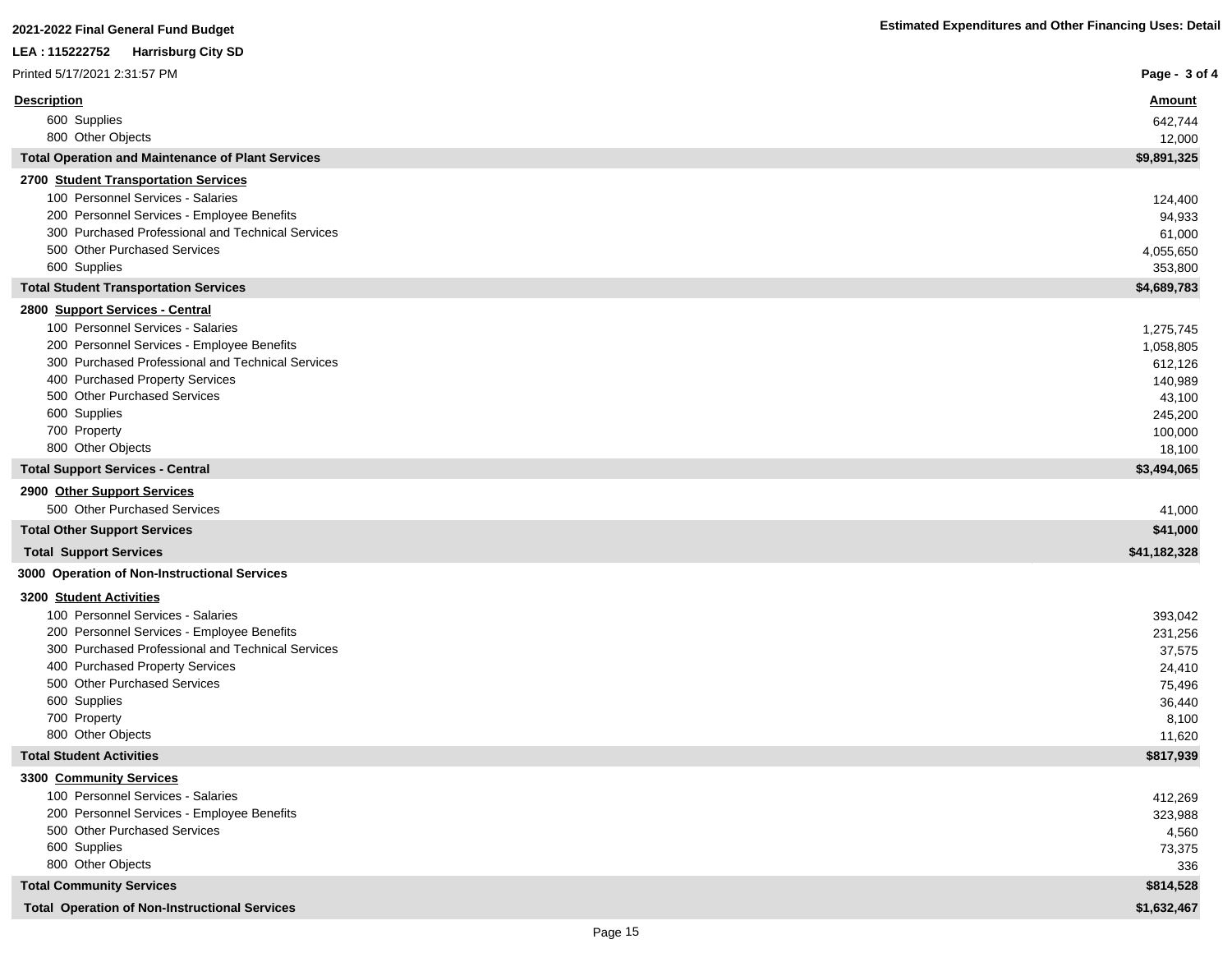| 2021-2022 Final General Fund Budget                                        | <b>Estimated Expenditures and Other Financing Uses: Detail</b> |
|----------------------------------------------------------------------------|----------------------------------------------------------------|
|                                                                            |                                                                |
| LEA: 115222752<br><b>Harrisburg City SD</b>                                |                                                                |
| Printed 5/17/2021 2:31:57 PM                                               | Page - 4 of 4                                                  |
| <b>Description</b>                                                         | Amount                                                         |
| 4000 Facilities Acquisition, Construction and Improvement Services         |                                                                |
| 4000 Facilities Acquisition, Construction and Improvement Services         |                                                                |
| 300 Purchased Professional and Technical Services                          | 500,000                                                        |
| 400 Purchased Property Services                                            | 2,000,000                                                      |
| <b>Total Facilities Acquisition, Construction and Improvement Services</b> | \$2,500,000                                                    |
| <b>Total Facilities Acquisition, Construction and Improvement Services</b> | \$2,500,000                                                    |
| 5000 Other Expenditures and Financing Uses                                 |                                                                |
| 5100 Debt Service / Other Expenditures and Financing Uses                  |                                                                |
| 800 Other Objects                                                          | 100,000                                                        |
| <b>Total Debt Service / Other Expenditures and Financing Uses</b>          | \$100,000                                                      |
| 5200 Interfund Transfers - Out                                             |                                                                |
| 900 Other Uses of Funds                                                    | 18,939,234                                                     |
| <b>Total Interfund Transfers - Out</b>                                     | \$18,939,234                                                   |
| 5300 Transfers Out to Component Units/Primary Governments                  |                                                                |
| 900 Other Uses of Funds                                                    | 142.589                                                        |
| <b>Total Transfers Out to Component Units/Primary Governments</b>          | \$142,589                                                      |
| 5500 Special and Extraordinary Items                                       |                                                                |
| 900 Other Uses of Funds                                                    | 19,400,000                                                     |
| <b>Total Special and Extraordinary Items</b>                               | \$19,400,000                                                   |
| 5900 Budgetary Reserve                                                     |                                                                |
| 800 Other Objects                                                          | 1,672,373                                                      |
| <b>Total Budgetary Reserve</b>                                             | \$1,672,373                                                    |
| <b>Total Other Expenditures and Financing Uses</b>                         | \$40.254.196                                                   |

**TOTAL EXPENDITURES \$180,961,671**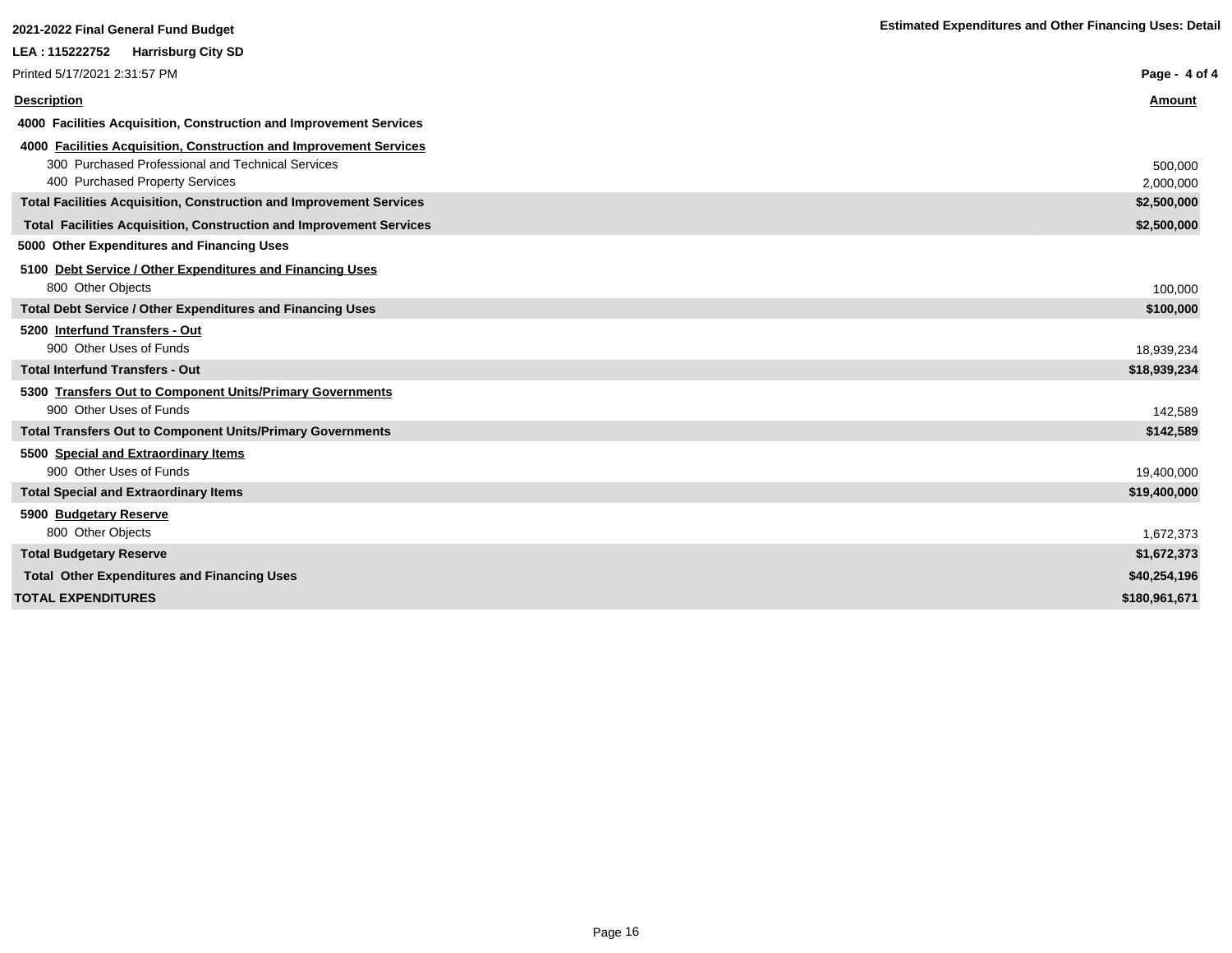**Long-Term Investments 06/30/2021 Estimate 06/30/2022 Projection**

|                              | zuz'i-zuzz Finai General Fund Budget |
|------------------------------|--------------------------------------|
|                              | LEA: 115222752 Harrisburg City SD    |
| Printed 5/17/2021 2:31:58 PM |                                      |

# **Page - 1 of 2**

| <b>Cash and Short-Term Investments</b>                       | 06/30/2021 Estimate | 06/30/2022 Projection |
|--------------------------------------------------------------|---------------------|-----------------------|
| <b>General Fund</b>                                          | 20,000,000          | 20,000,000            |
| Public Purpose (Expendable) Trust Fund                       | 100,000             | 100,000               |
| Other Comptroller-Approved Special Revenue Funds             |                     |                       |
| Athletic / School-Sponsored Extra Curricular Activities Fund |                     |                       |
| Capital Reserve Fund - § 690, §1850                          |                     |                       |
| Capital Reserve Fund - § 1431                                |                     |                       |
| Other Capital Projects Fund                                  |                     |                       |
| Debt Service Fund                                            | 300,000             | 300,000               |
| Food Service / Cafeteria Operations Fund                     | 100,000             | 100,000               |
| Child Care Operations Fund                                   |                     |                       |
| Other Enterprise Funds                                       |                     |                       |
| <b>Internal Service Fund</b>                                 |                     |                       |
| Private Purpose Trust Fund                                   |                     |                       |
| <b>Investment Trust Fund</b>                                 |                     |                       |
| <b>Pension Trust Fund</b>                                    |                     |                       |
| <b>Activity Fund</b>                                         |                     |                       |
| Other Agency Fund                                            |                     |                       |
| Permanent Fund                                               |                     |                       |
| <b>Total Cash and Short-Term Investments</b>                 | \$20,500,000        | \$20,500,000          |
|                                                              |                     |                       |

|  |  |  | <b>Long-Term Investments</b> |  |
|--|--|--|------------------------------|--|
|--|--|--|------------------------------|--|

General Fund Public Purpose (Expendable) Trust Fund Other Comptroller-Approved Special Revenue Funds Athletic / School-Sponsored Extra Curricular Activities Fund Capital Reserve Fund - § 690, §1850 Capital Reserve Fund - § 1431 Other Capital Projects Fund Debt Service Fund Food Service / Cafeteria Operations Fund Child Care Operations Fund Other Enterprise Funds Internal Service Fund Private Purpose Trust Fund Investment Trust Fund Pension Trust Fund Activity Fund Other Agency Fund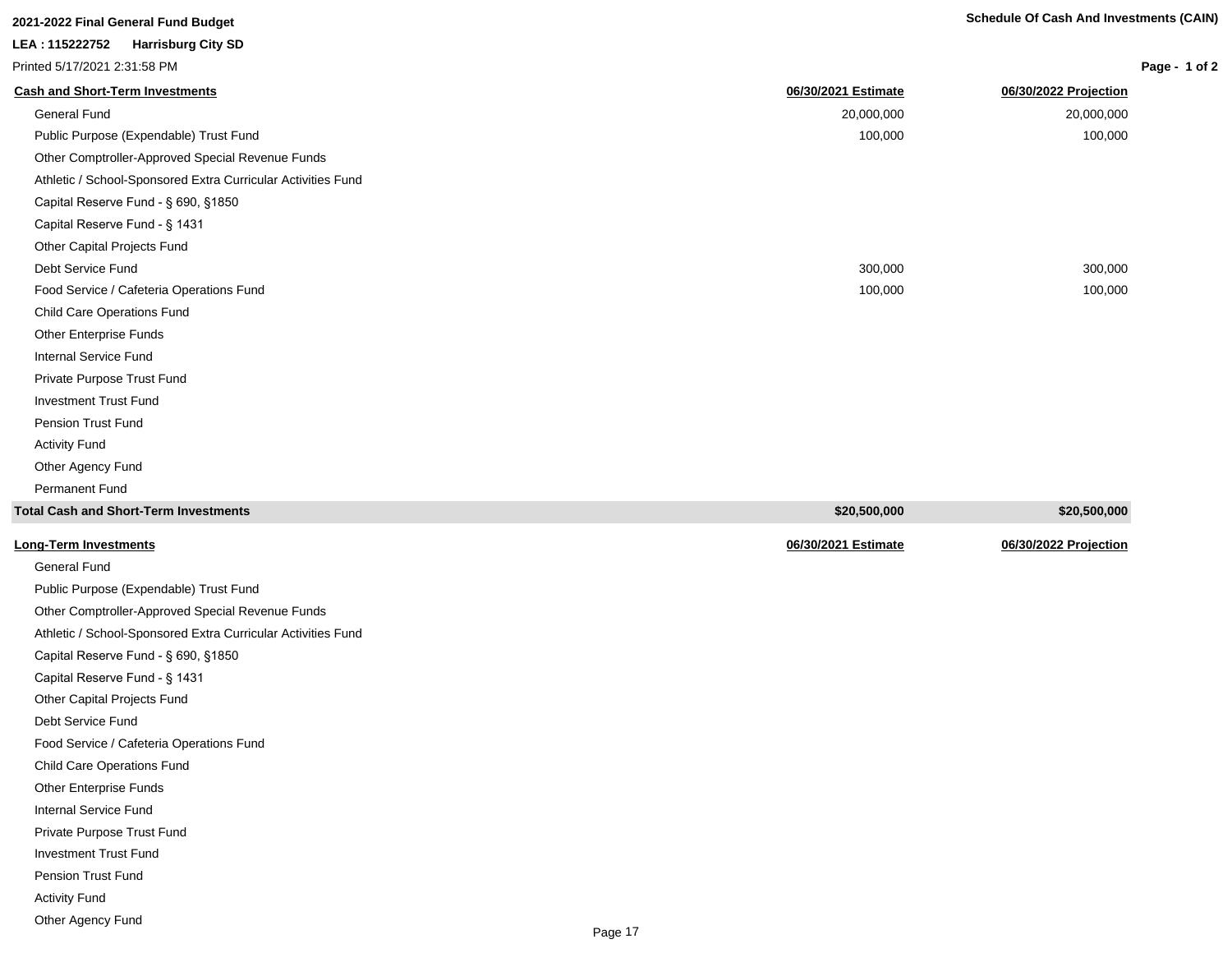| 2021-2022 Final General Fund Budget          |                     | <b>Schedule Of Cash And Investments (CAIN)</b> |               |
|----------------------------------------------|---------------------|------------------------------------------------|---------------|
| <b>Harrisburg City SD</b><br>LEA : 115222752 |                     |                                                |               |
| Printed 5/17/2021 2:31:58 PM                 |                     |                                                | Page - 2 of 2 |
| <b>Long-Term Investments</b>                 | 06/30/2021 Estimate | 06/30/2022 Projection                          |               |
| <b>Permanent Fund</b>                        |                     |                                                |               |
| <b>Total Long-Term Investments</b>           |                     |                                                |               |
| <b>TOTAL CASH AND INVESTMENTS</b>            | \$20,500,000        | \$20,500,000                                   |               |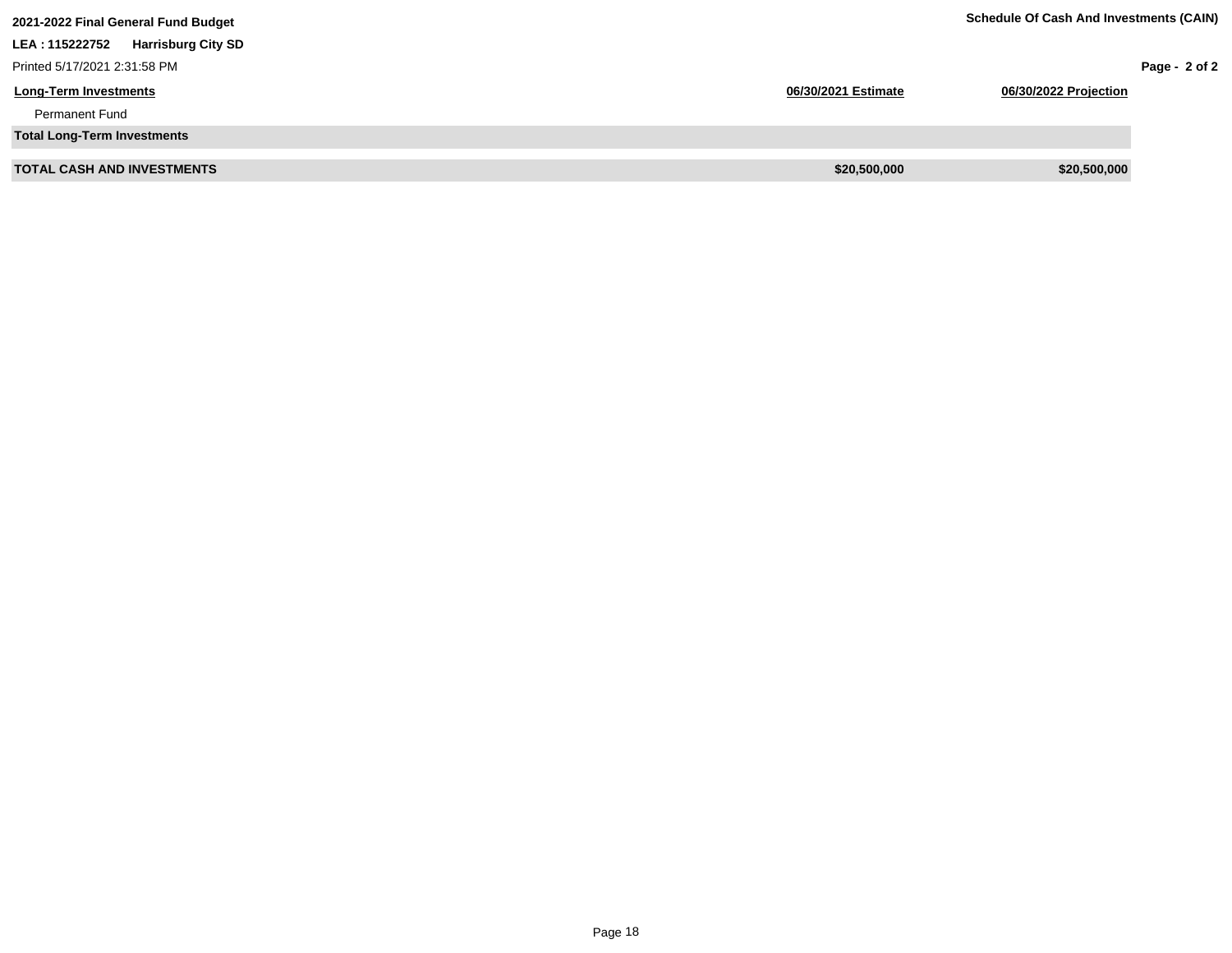# **2021-2022 Final General Fund Budget Schedule Of Indebtedness (DEBT)**

#### **LEA : 115222752 Harrisburg City SD**

Printed 5/17/2021 2:32:00 PM

#### **Long-Term Indebtedness 06/30/2021 Estimate 06/30/2022 Projection**

#### **General Fund**

- 0510 Bonds Payable
- 0520 Extended-Term Financing Agreements Payable
- 0530 Lease-Purchase Obligations
- 0540 Accumulated Compensated Absences
- 0550 Authority Lease Obligations
- 0560 Other Post-Employment Benefits (OPEB)
- 0599 Other Noncurrent Liabilities

### **Total General Fund**

### **Public Purpose (Expendable) Trust Fund**

- 0510 Bonds Payable
- 0520 Extended-Term Financing Agreements Payable
- 0530 Lease-Purchase Obligations
- 0540 Accumulated Compensated Absences
- 0550 Authority Lease Obligations
- 0560 Other Post-Employment Benefits (OPEB)
- 0599 Other Noncurrent Liabilities

#### **Total Public Purpose (Expendable) Trust Fund**

#### **Other Comptroller-Approved Special Revenue Funds**

- 0510 Bonds Payable
- 0520 Extended-Term Financing Agreements Payable
- 0530 Lease-Purchase Obligations
- 0540 Accumulated Compensated Absences
- 0550 Authority Lease Obligations
- 0560 Other Post-Employment Benefits (OPEB)
- 0599 Other Noncurrent Liabilities

#### **Total Other Comptroller-Approved Special Revenue Funds**

#### **Athletic / School-Sponsored Extra Curricular Activities Fund**

- 0510 Bonds Payable
- 0520 Extended-Term Financing Agreements Payable
- 0530 Lease-Purchase Obligations
- 0540 Accumulated Compensated Absences
- 0550 Authority Lease Obligations
- 0560 Other Post-Employment Benefits (OPEB)
- 0599 Other Noncurrent Liabilities

#### **Total Athletic / School-Sponsored Extra Curricular Activities Fund**

#### Capital Reserve Fund - § 690, §1850

- 0510 Bonds Payable
- 0520 Extended-Term Financing Agreements Payable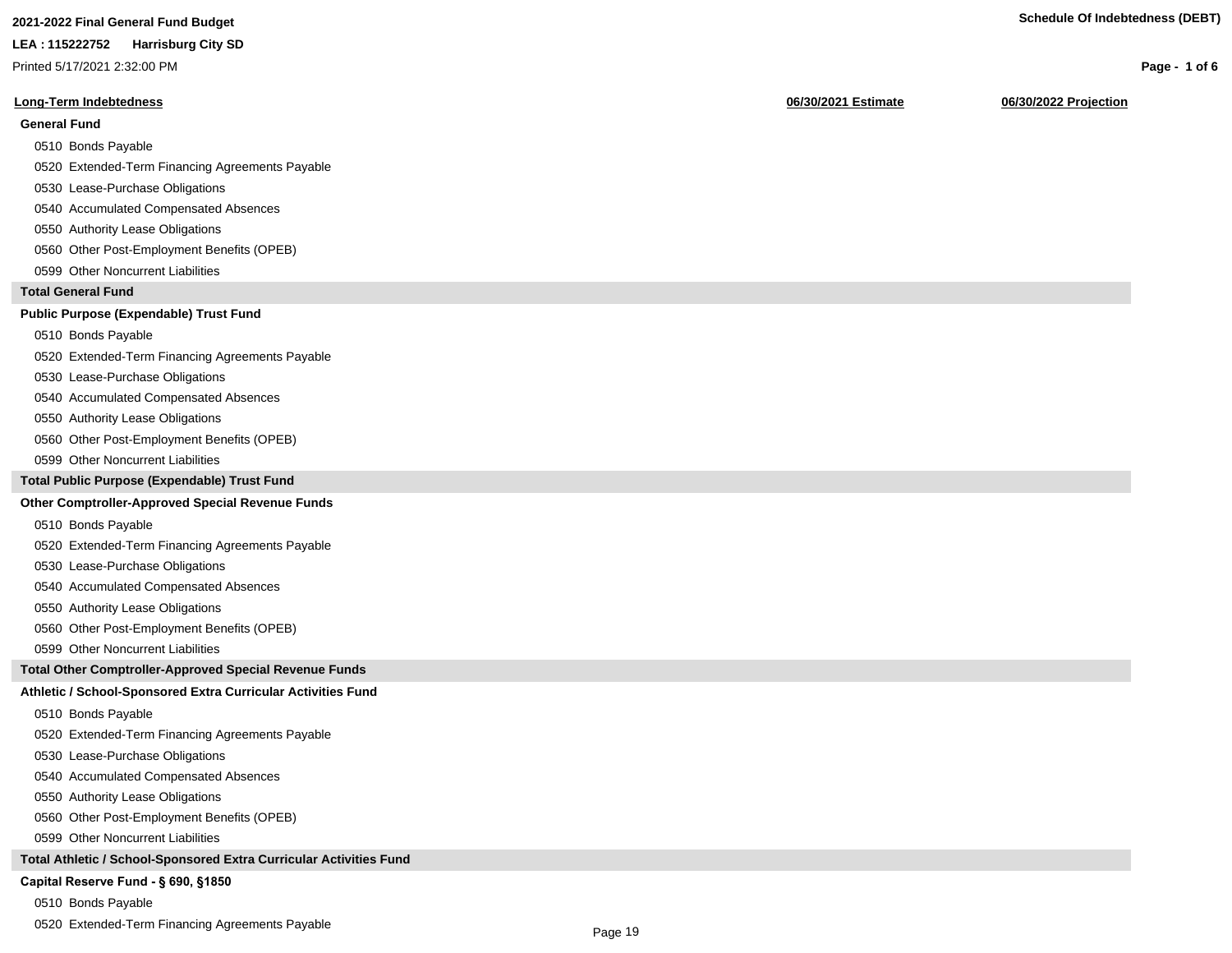|  | <b>ZUZ I-ZUZZ I IIIAI OCHCIAI I UNU DUUYCI</b> |  |
|--|------------------------------------------------|--|
|  |                                                |  |

Printed 5/17/2021 2:32:00 PM

#### **Long-Term Indebtedness 06/30/2021 Estimate 06/30/2022 Projection**

0530 Lease-Purchase Obligations

0540 Accumulated Compensated Absences

0550 Authority Lease Obligations

0560 Other Post-Employment Benefits (OPEB)

0599 Other Noncurrent Liabilities

### **Total Capital Reserve Fund - § 690, §1850**

### Capital Reserve Fund - § 1431

0510 Bonds Payable

0520 Extended-Term Financing Agreements Payable

0530 Lease-Purchase Obligations

0540 Accumulated Compensated Absences

#### 0550 Authority Lease Obligations

0560 Other Post-Employment Benefits (OPEB)

0599 Other Noncurrent Liabilities

#### **Total Capital Reserve Fund - § 1431**

#### **Other Capital Projects Fund**

0510 Bonds Payable

0520 Extended-Term Financing Agreements Payable

0530 Lease-Purchase Obligations

0540 Accumulated Compensated Absences

0550 Authority Lease Obligations

0560 Other Post-Employment Benefits (OPEB)

0599 Other Noncurrent Liabilities

### **Total Other Capital Projects Fund**

#### **Debt Service Fund**

0510 Bonds Payable

0520 Extended-Term Financing Agreements Payable

0530 Lease-Purchase Obligations

0540 Accumulated Compensated Absences

0550 Authority Lease Obligations

0560 Other Post-Employment Benefits (OPEB)

0599 Other Noncurrent Liabilities

#### **Total Debt Service Fund**

### **Food Service / Cafeteria Operations Fund**

0510 Bonds Payable

0520 Extended-Term Financing Agreements Payable

0530 Lease-Purchase Obligations

0540 Accumulated Compensated Absences

0550 Authority Lease Obligations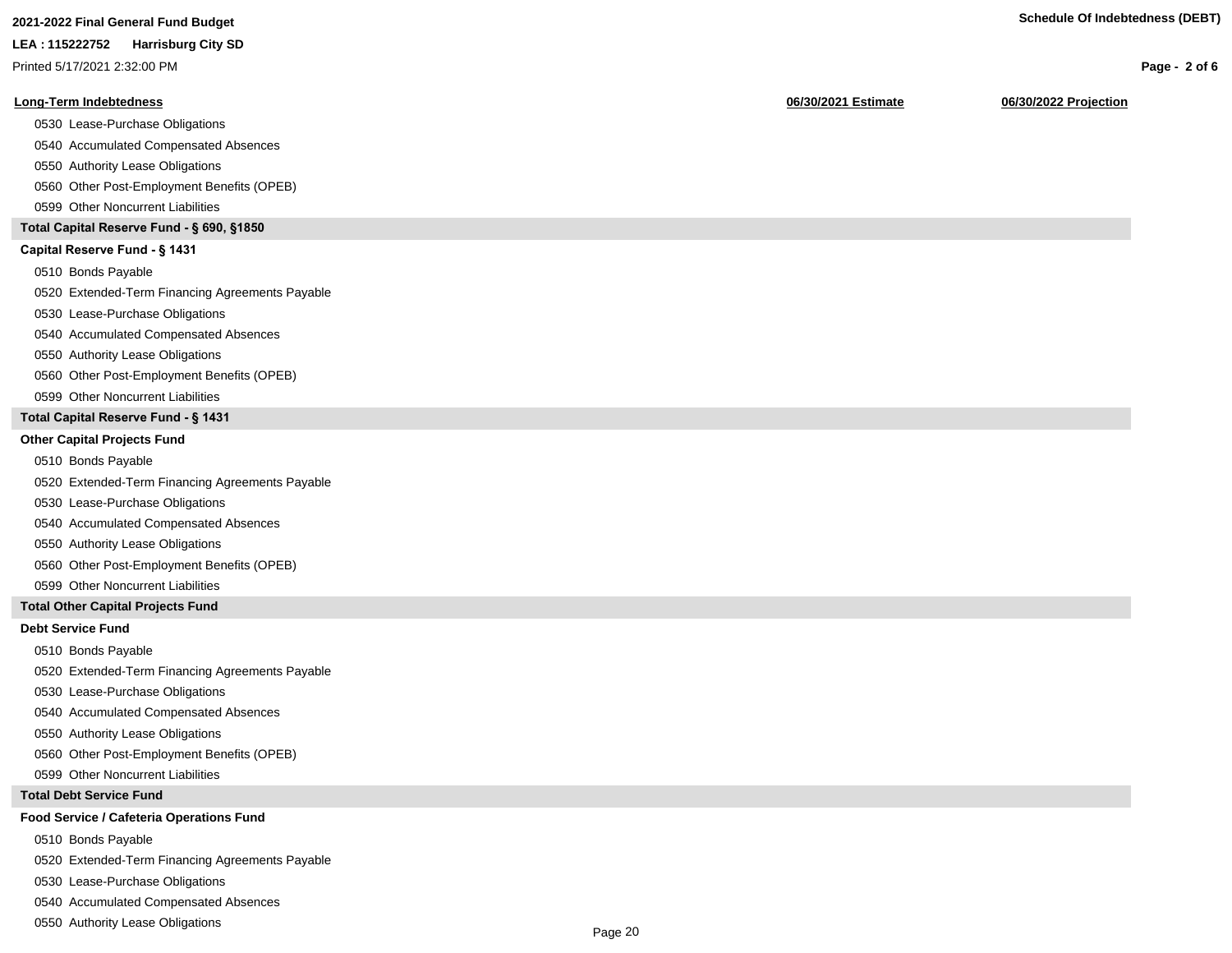Printed 5/17/2021 2:32:00 PM

#### **Long-Term Indebtedness 06/30/2021 Estimate 06/30/2022 Projection**

0560 Other Post-Employment Benefits (OPEB)

0599 Other Noncurrent Liabilities

## **Total Food Service / Cafeteria Operations Fund**

#### **Child Care Operations Fund**

0510 Bonds Payable

0520 Extended-Term Financing Agreements Payable

- 0530 Lease-Purchase Obligations
- 0540 Accumulated Compensated Absences
- 0550 Authority Lease Obligations
- 0560 Other Post-Employment Benefits (OPEB)
- 0599 Other Noncurrent Liabilities

#### **Total Child Care Operations Fund**

#### **Other Enterprise Funds**

- 0510 Bonds Payable
- 0520 Extended-Term Financing Agreements Payable
- 0530 Lease-Purchase Obligations
- 0540 Accumulated Compensated Absences
- 0550 Authority Lease Obligations
- 0560 Other Post-Employment Benefits (OPEB)
- 0599 Other Noncurrent Liabilities

#### **Total Other Enterprise Funds**

#### **Internal Service Fund**

- 0510 Bonds Payable
- 0520 Extended-Term Financing Agreements Payable
- 0530 Lease-Purchase Obligations
- 0540 Accumulated Compensated Absences
- 0550 Authority Lease Obligations
- 0560 Other Post-Employment Benefits (OPEB)
- 0599 Other Noncurrent Liabilities

#### **Total Internal Service Fund**

#### **Private Purpose Trust Fund**

- 0510 Bonds Payable
- 0520 Extended-Term Financing Agreements Payable
- 0530 Lease-Purchase Obligations
- 0540 Accumulated Compensated Absences
- 0550 Authority Lease Obligations
- 0560 Other Post-Employment Benefits (OPEB)
- 0599 Other Noncurrent Liabilities
- **Total Private Purpose Trust Fund**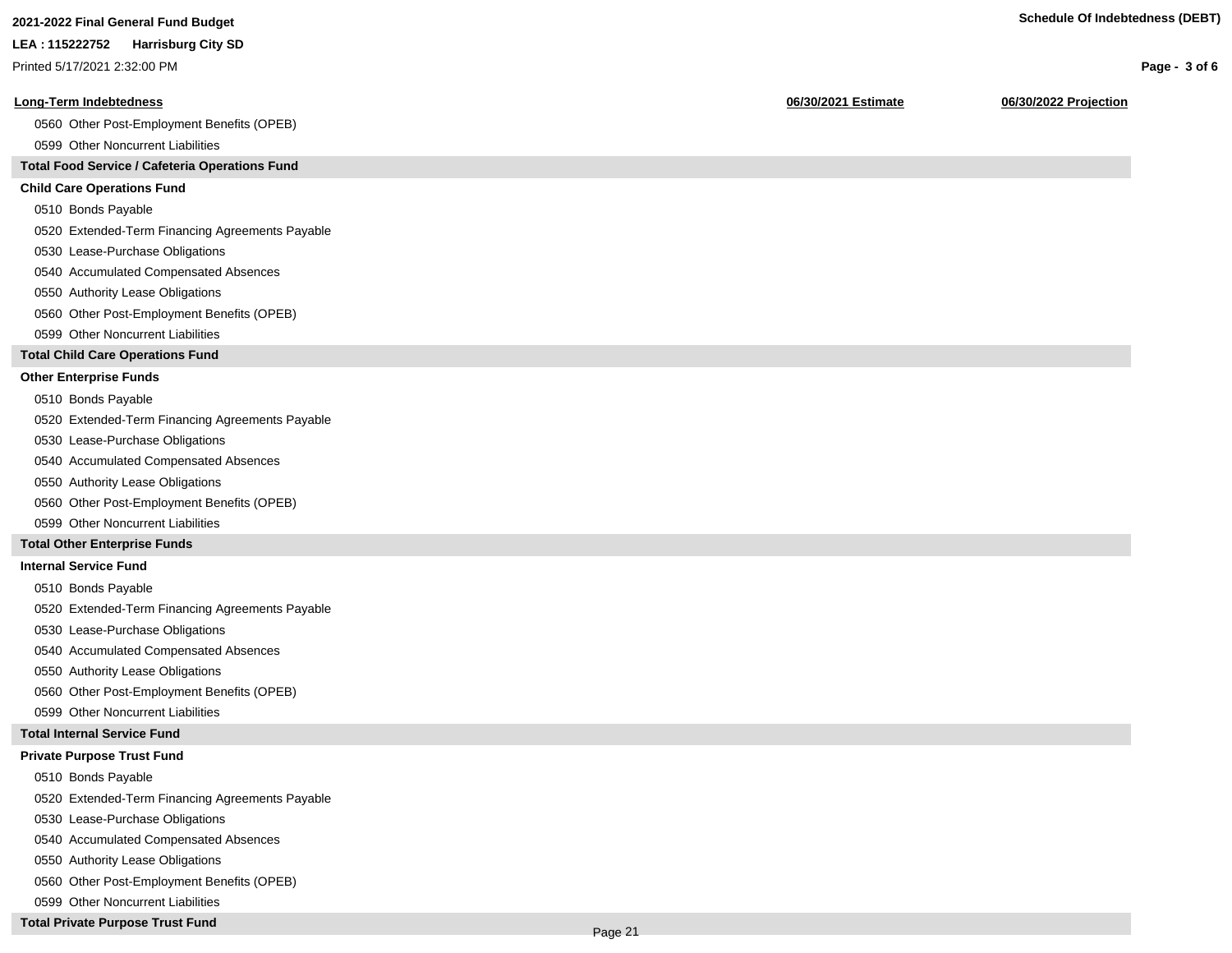# **2021-2022 Final General Fund Budget Schedule Of Indebtedness (DEBT)**

#### **LEA : 115222752 Harrisburg City SD**

Printed 5/17/2021 2:32:00 PM

#### **Long-Term Indebtedness 06/30/2021 Estimate 06/30/2022 Projection**

### **Investment Trust Fund**

- 0510 Bonds Payable
- 0520 Extended-Term Financing Agreements Payable
- 0530 Lease-Purchase Obligations
- 0540 Accumulated Compensated Absences
- 0550 Authority Lease Obligations
- 0560 Other Post-Employment Benefits (OPEB)
- 0599 Other Noncurrent Liabilities

### **Total Investment Trust Fund**

### **Pension Trust Fund**

#### 0510 Bonds Payable

- 0520 Extended-Term Financing Agreements Payable
- 0530 Lease-Purchase Obligations
- 0540 Accumulated Compensated Absences
- 0550 Authority Lease Obligations
- 0560 Other Post-Employment Benefits (OPEB)
- 0599 Other Noncurrent Liabilities

#### **Total Pension Trust Fund**

#### **Activity Fund**

- 0510 Bonds Payable
- 0520 Extended-Term Financing Agreements Payable
- 0530 Lease-Purchase Obligations
- 0540 Accumulated Compensated Absences
- 0550 Authority Lease Obligations
- 0560 Other Post-Employment Benefits (OPEB)
- 0599 Other Noncurrent Liabilities

#### **Total Activity Fund**

#### **Other Agency Fund**

- 0510 Bonds Payable
- 0520 Extended-Term Financing Agreements Payable
- 0530 Lease-Purchase Obligations
- 0540 Accumulated Compensated Absences
- 0550 Authority Lease Obligations
- 0560 Other Post-Employment Benefits (OPEB)
- 0599 Other Noncurrent Liabilities

#### **Total Other Agency Fund**

#### **Permanent Fund**

- 0510 Bonds Payable
- 0520 Extended-Term Financing Agreements Payable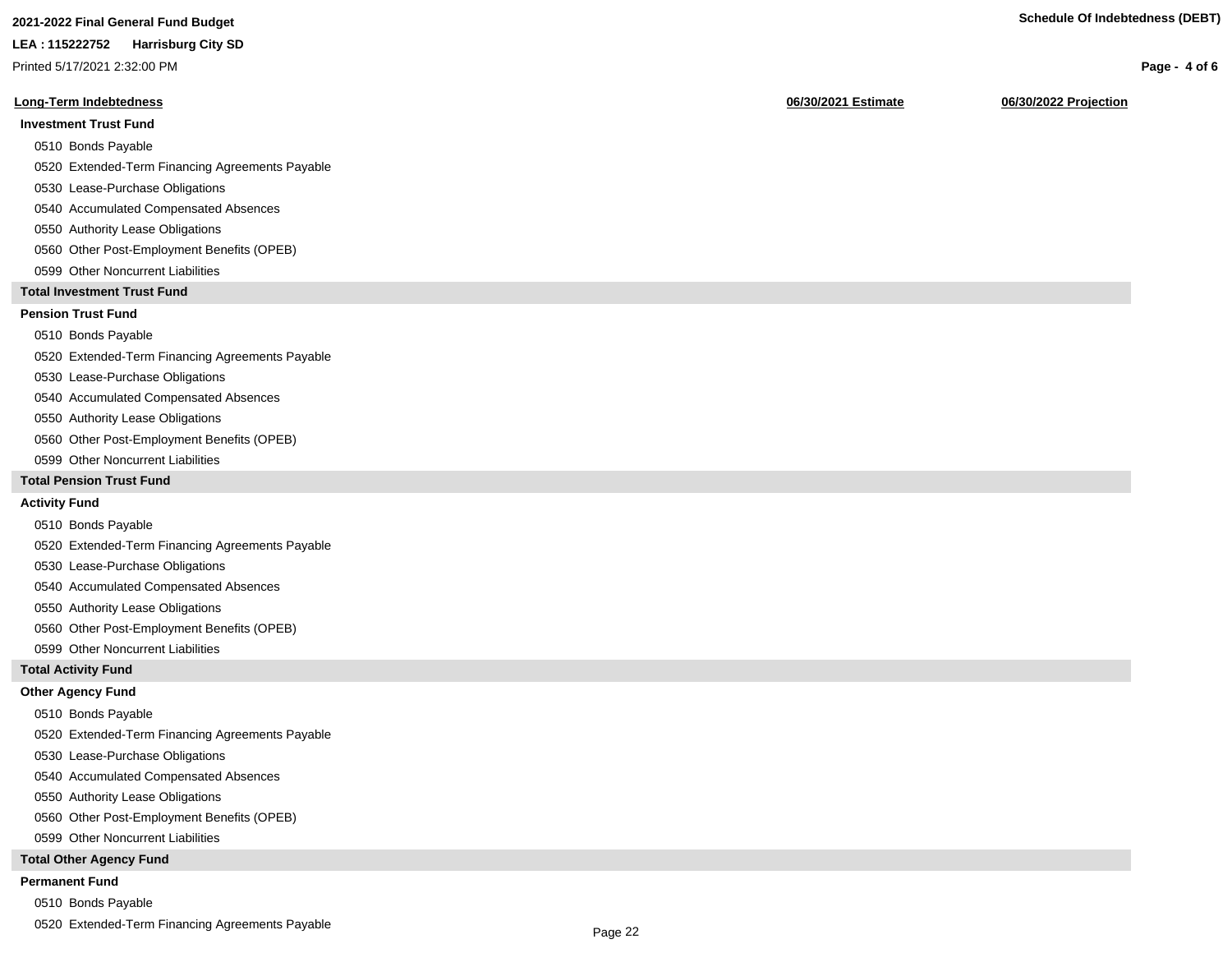**Page - 5 of 6**

# **LEA : 115222752 Harrisburg City SD**

Printed 5/17/2021 2:32:00 PM

# **Long-Term Indebtedness 06/30/2021 Estimate 06/30/2022 Projection**

- 0530 Lease-Purchase Obligations
- 0540 Accumulated Compensated Absences
- 0550 Authority Lease Obligations
- 0560 Other Post-Employment Benefits (OPEB)
- 0599 Other Noncurrent Liabilities

# **Total Permanent Fund**

**Total Long-Term Indebtedness**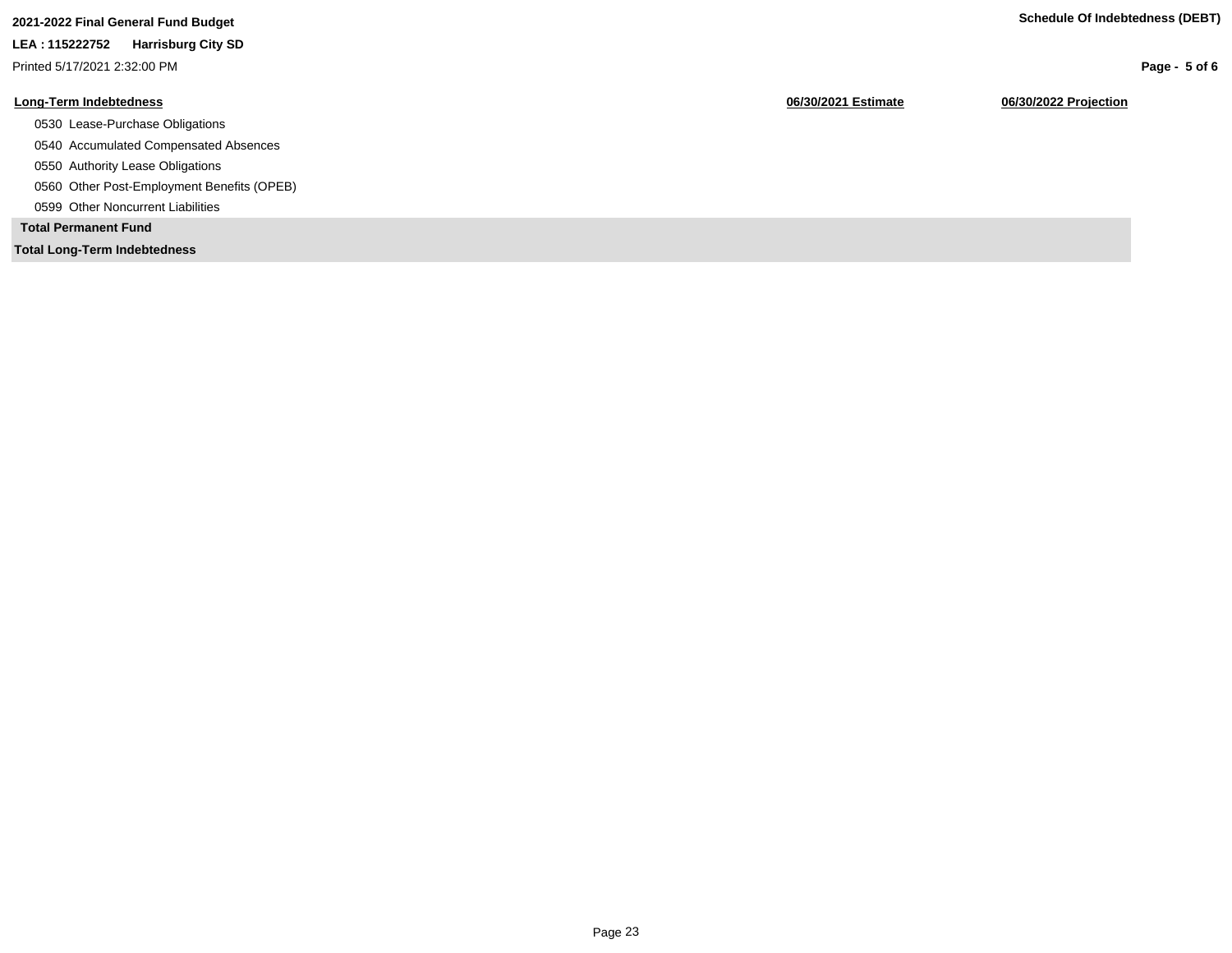| 2021-2022 Final General Fund Budget |  |  |
|-------------------------------------|--|--|
|-------------------------------------|--|--|

Printed 5/17/2021 2:32:00 PM

Permanent Fund

| Printed 5/17/2021 2:32:00 PM                                 |                     | Page - 6 of 6         |
|--------------------------------------------------------------|---------------------|-----------------------|
| <b>Short-Term Payables</b>                                   | 06/30/2021 Estimate | 06/30/2022 Projection |
| General Fund                                                 | 19,100,000          | 19,000,000            |
| Public Purpose (Expendable) Trust Fund                       |                     |                       |
| Other Comptroller-Approved Special Revenue Funds             |                     |                       |
| Athletic / School-Sponsored Extra Curricular Activities Fund |                     |                       |
| Capital Reserve Fund - § 690, §1850                          |                     |                       |
| Capital Reserve Fund - § 1431                                |                     |                       |
| Other Capital Projects Fund                                  |                     |                       |
| Debt Service Fund                                            |                     |                       |
| Food Service / Cafeteria Operations Fund                     |                     |                       |
| Child Care Operations Fund                                   |                     |                       |
| Other Enterprise Funds                                       |                     |                       |
| Internal Service Fund                                        |                     |                       |
| Private Purpose Trust Fund                                   |                     |                       |
| <b>Investment Trust Fund</b>                                 |                     |                       |
| Pension Trust Fund                                           |                     |                       |
| <b>Activity Fund</b>                                         |                     |                       |
| Other Agency Fund                                            |                     |                       |

| Total Short-Term Payables | \$19,100,000 | \$19,000,000 |
|---------------------------|--------------|--------------|
|                           |              |              |
| <b>TOTAL INDEBTEDNESS</b> | \$19,100,000 | \$19,000,000 |